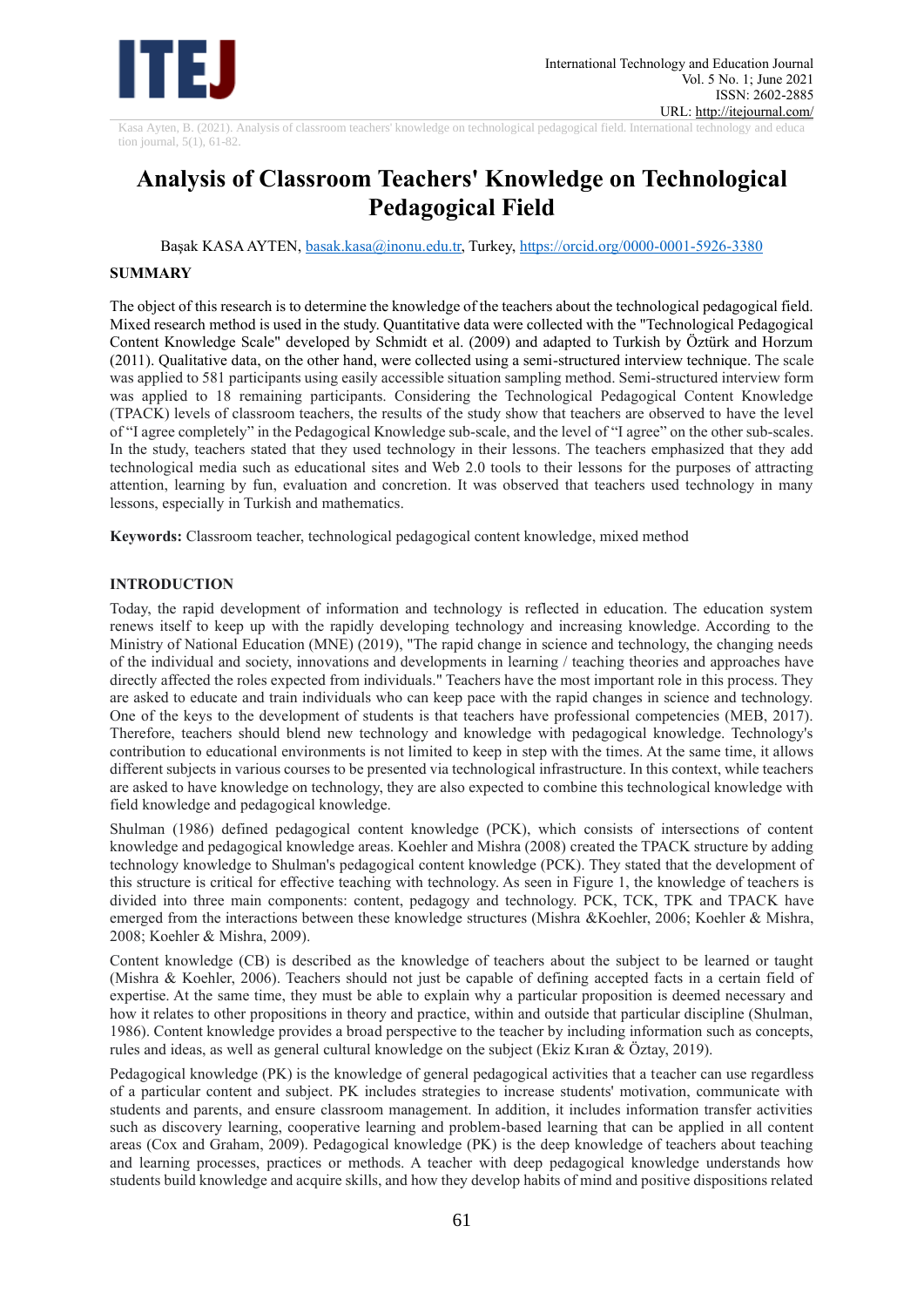to learning. Therefore, pedagogical knowledge requires an understanding of cognitive, social and developmental learning theories and how they are applied to students in the classroom (Koehler & Mishra, 2009). However, in their study, So and Kim (2009) revealed that although teacher candidates have theoretically pedagogical knowledge, there is an inconsistency between the technological tools, content presentations and educational strategies they stated in their lesson plans. In this context, it is important to know content and pedagogical knowledge as well as technological knowledge and their use together.

Technological knowledge (TK) is always in more flux compared to content and pedagogical knowledge. Technological knowledge (TK) includes standard tools such as books, chalk and chalkboard, and advanced tools such as internet and digital video (Koehler, Mishra, & Yahya, 2007).



Figure 1. The TPACK framework and its knowledge components (Mishra & Koehler, 2006, p. 1025)

In the structure consisting of the combination of three main pieces of knowledge shown in Figure 1, the necessity of blending knowledge in the field of education is emphasized. Pedagogical content knowledge (PCK) covers the use of pictures, examples, explanations and illustrations to make the subject related to a certain field more understandable. In addition, this knowledge is used when determining what is easy and what is difficult for students of different ages and prior knowledge to learn a particular subject. (Shulman, 1986). Covering strategies for teaching a subject, pedagogical content knowledge includes the knowledge of how a teacher can explain certain topics, organize these topics, adapt them according to students' interests and abilities, and present them in the teaching process (Magnusson et al., 1999).

Technological content knowledge (TCK) is about how technology and content affect and limit each other. Teachers need to identify which technologies are best suited to address subject learning in their field. In addition, they must understand the compatibility or incompatibility of content and technology (Koehler & Mishra, 2009).

Mishra and Koehler (2005) state that the role of technology in pedagogy is more than the accumulation of technological skills and that the teacher's task is not only to find and apply the right tool. It is not enough for the resources to be made available to teachers to only cover information about technological tools. Pedagogical knowledge should also be taken into consideration while preparing these resources (Akkoç & Yeşildere İmre, 2015). In the rapidly developing technology environment, there are some reasons preventing the correct integration of technology in education. These can be listed as educating teachers according to certain technological infrastructures, using software that is not developed for use in education, not having programs for teachers to acquire technology skills, trying to use technological software that is not suitable for class level, subject, student, teacher and teaching style. Knowing how to use technology does not mean knowing how to use it in teaching. (Koehler & Mishra, 2006). Teachers should acquire the knowledge, attitude and skills required to effectively integrate information and communication technologies into their teaching processes (Şad et al., 2015).

Technological pedagogical content knowledge (TPACK) is a form of knowledge that goes beyond the three basic components of technology, pedagogy and content. TPACK includes pedagogical techniques that use technologies to teach content, knowledge of how concepts are learned, technological solutions developed to solve problems faced by students, and how technologies can be used to develop new epistemologies or strengthen old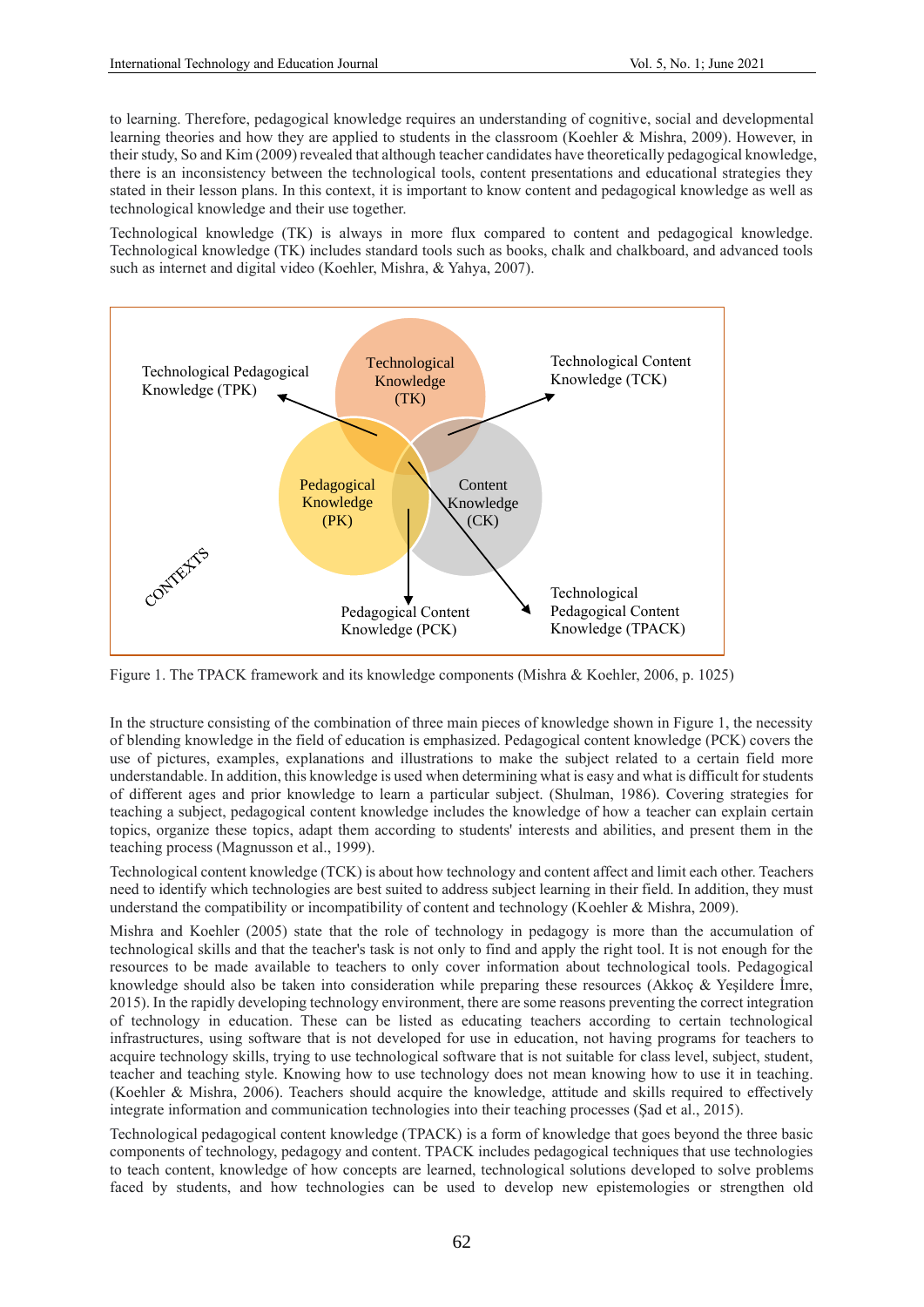epistemologies (Koehler & Mishra, 2009). TPACK is a structure that integrates and transforms the technology, content and pedagogical knowledge needed by teachers to effectively use information and communication technologies in the classroom (Chai et al., 2013).

Hew and Brush (2007) stated that the biggest obstacles to technology integration are that teachers do not have technology-related knowledge and skills, technology-supported pedagogical knowledge and skills, and technology-related classroom management knowledge and skills. In a study conducted by Yalın et al. (2007), in primary schools in Turkey, the main obstacles encountered in the integration of science and communication technologies are determined. These are the lack of time, training, equipment and technical support to develop material through the computer. As seen in the studies, it is necessary to clarify how technology will be integrated into education in order to ensure the correct use of technology in education. According to Jang and Tsai (2012), teachers' pedagogical, technological and content knowledge should be sufficient for the successful integration of technology into education. In this context, it is important to develop technological pedagogical content knowledge, which is a type of knowledge that supports how teachers explain a subject in educational environments using technological infrastructure. The aim of this study is to examine classroom teachers in terms of technological pedagogical content knowledge. For this purpose, the following research questions were sought:

- 1) What is the level of technological pedagogical content knowledge of classroom teachers?
- 2) What are the opinions of classroom teachers on technological pedagogical content knowledge?
- 3) Does technological pedagogical content knowledge of classroom teachers:
	- Show a significant difference according to gender?
	- Show a significant difference according to the faculty of graduation?
	- Show a significant difference in terms of technology accessibility at the school where they work?
	- Show a significant difference in terms of technology accessibility at home?
	- Show a significant difference according to in-service training on technology use?

# **METHOD**

Mixed method was used in this study. According to Creswell (2021, p. 2), the mixed method is "a research approach in which the researcher collects both quantitative data (closed-ended) and qualitative data (open-ended) to find answers to research questions, integrates these two data sets with each other and draws conclusions using the advantages of this integration". In this context, both qualitative and quantitative data were collected in this study. Different patterns can be used in mixed research. Quantitative dominant mixed design was used in this study. "In this design, quantitative research methods have been applied first, and quantitative research is more emphasized in achieving the purpose of the researcher. Qualitative research methods help explain quantitative findings." (Creswell & Plano Clark, 2020, p.122). In this context, descriptive sequential design was used in the research.

# **Study Group**

In this study, convenience sampling is used. 601 classroom teachers voluntarily participated in the quantitative data of the study. Data collected from 581 classroom teachers among them were included in the study. Qualitative data were collected by interview method from 18 classroom teachers. The demographic characteristics of the group from which quantitative data were collected are presented in Table 1.

| <b>Demographic Variables</b>                   | <b>Groups</b>           | n   | $\%$ |
|------------------------------------------------|-------------------------|-----|------|
| Gender                                         | Woman                   | 421 | 72.5 |
|                                                | Man                     | 160 | 27.5 |
| Graduation                                     | Faculty of<br>Education | 509 | 87.6 |
|                                                | Other                   | 72  | 12.4 |
|                                                | $1-5$ years             | 229 | 39.4 |
|                                                | $6-10$ years            | 131 | 22.5 |
|                                                | $11-15$ years           | 94  | 16.2 |
| Experience                                     | $16-20$ years           | 38  | 6.5  |
|                                                | $21-25$ years           | 36  | 6.2  |
|                                                | 26 years ve over        | 53  | 9.1  |
| Problems on access to technology at the school | Yes                     | 192 | 33.0 |

Table 1: Demographic characteristics of the study group from which quantitative data were collected.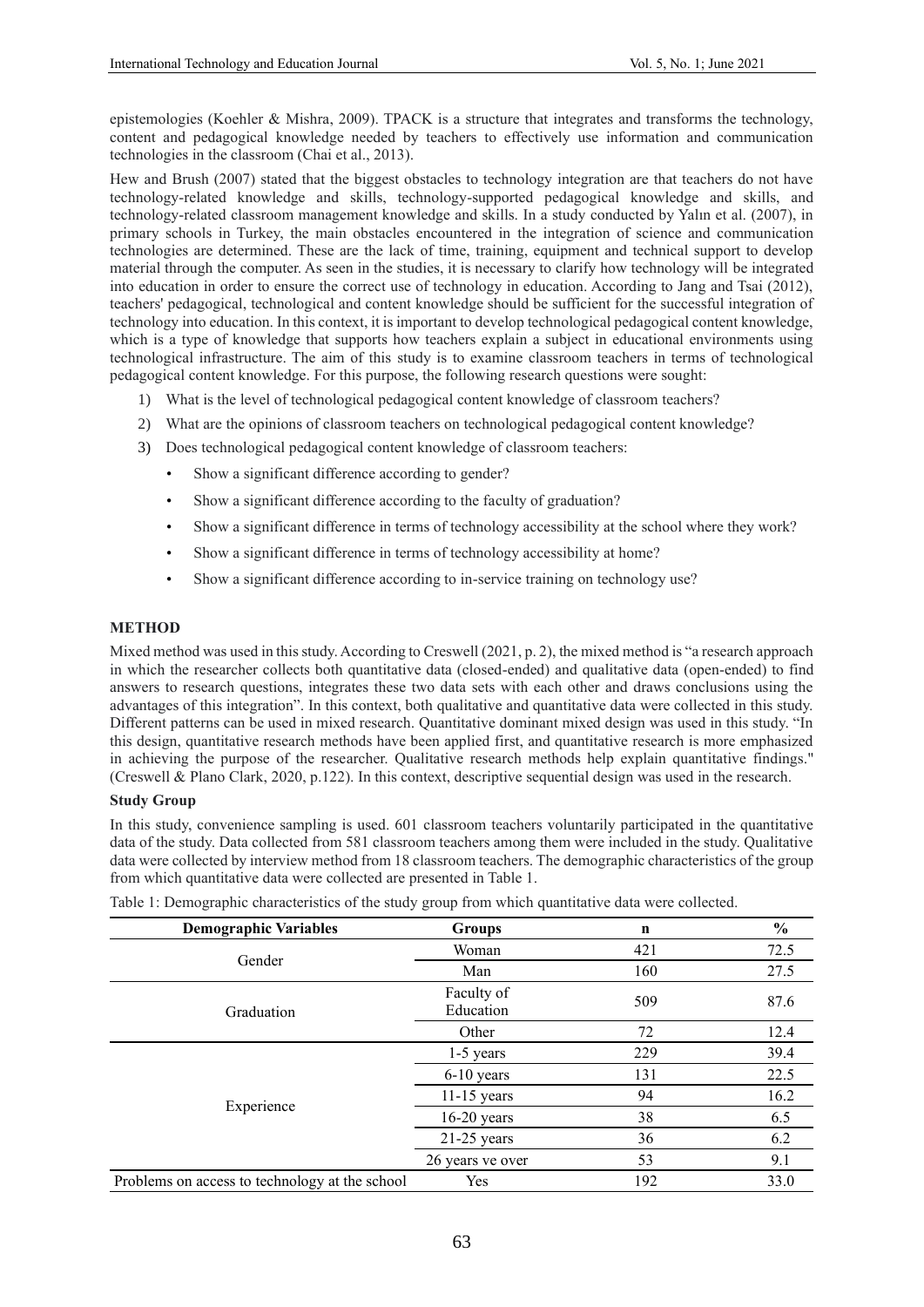|                                                 | Partly            | 245          | 42.2 |
|-------------------------------------------------|-------------------|--------------|------|
|                                                 | No                | 144          | 24.8 |
|                                                 | Yes               | 397          | 68.3 |
| Problems on access to technology at home        | Partly            | 168          | 28.9 |
|                                                 | N <sub>0</sub>    | 16           | 2.8  |
|                                                 | Sufficient        | 358          | 61.6 |
| Level of Technology Use                         | Partly sufficient | 217          | 37.3 |
|                                                 | Not Sufficient    | <sub>b</sub> | 1.0  |
|                                                 | Yes               | 310          | 53.4 |
| Receiving in-service training on technology use | No                | 271          | 46.6 |
| TOTAL                                           |                   | 581          | 100  |

As seen in Table 1, 421 of the classroom teachers participating in the study are women and 160 are men. 509 of them are graduates of education faculties, 72 of them are graduates from other faculties. 229 of them have 1-5 years of experience, 131 of them have 6-10 years of experience, 94 of them have 11-15 years of experience, 38 of them have 16-20 years of experience, 36 of them have 21-25 years of experience, and 53 of them have 26 years or more experience. 144 of them have problems in accessing technology at their school, 245 of them partially have problems and 192 of them do not. 16 of them have problems with access to technology at home, 168 of them have partial problems and 397 of them do not have any problems. 358 of them see themselves as sufficient in the use of technology, 217 of them consider themselves partially sufficient, and 6 of them see themselves inadequate. 310 of them received in-service training on technology use, 271 of them did not receive such training.

The characteristics of classroom teachers, from which qualitative data used in the study were collected, are shown in Table 2. According to Table 2, 6 of the interviewed teachers are male and 12 are female. Looking at their classroom teaching experiences, it is seen that six of them have 1 year, one of them has 3 years, three of them has 5 years, two of them have 6 years, two of them have 10 years, one of them has 11 years, one of them has 12 years, one of them has 14 years, and one of them has 30 years. As seen in Table 2, these teachers are serving in different regions of Turkey.

| <b>Teacher</b>  | Gender | <b>Years of</b>   | <b>City of Institution</b> |
|-----------------|--------|-------------------|----------------------------|
| Code            |        | <b>Experience</b> |                            |
| T1              | Female |                   | <b>Sivas</b>               |
| T <sub>2</sub>  | Female | 3                 | Adıyaman                   |
| T <sub>3</sub>  | Male   | 5                 | Ağrı                       |
| T4              | Male   | 11                | Malatya                    |
| T <sub>5</sub>  | Female | 1                 | Gaziantep                  |
| T <sub>6</sub>  | Female | 6                 | Çanakkale                  |
| T7              | Female |                   | Van                        |
| T8              | Male   | 10                | Hatay                      |
| T9              | Male   |                   | Hatay                      |
| T <sub>10</sub> | Female | 5                 | <b>Istanbul</b>            |
| T <sub>11</sub> | Female | 5                 | Kahramanmaraş              |
| T <sub>12</sub> | Female | 1                 | Malatya                    |
| T <sub>13</sub> | Female | 1                 | Mardin                     |
| T14             | Male   | 12                | Amasya                     |
| T <sub>15</sub> | Female | 10                | Kayseri                    |
| T <sub>16</sub> | Male   | 6                 | Malatya                    |
| T17             | Female | 30                | Denizli                    |
| T18             | Female | 14                | Bingöl                     |

Table 2: Demographic characteristics of the study group from which qualitative data were collected

#### **Data Collection Tools**

Quantitative data were collected with the "Technological Pedagogical Content Knowledge Scale" developed by Schmidt et al. (2009) and adapted to Turkish by Öztürk and Horzum (2011). Required permissions for the use of the scale have been obtained from the relevant authorities. It was observed that the total eigenvalue of the scale was 35.73, the total amount of variance explained was 76.12%, and the factor loading values of the items varied between .60 and .90. The Cronbach's alpha value for the whole scale, which consists of 7 factors and 47 items, was found to be .96. The reliability values of the factors of the scale are 0.95 for the first factor, "Technology Knowledge"; 0.95 for the second factor "Content information"; 0.97 for the third factor "Pedagogy Knowledge";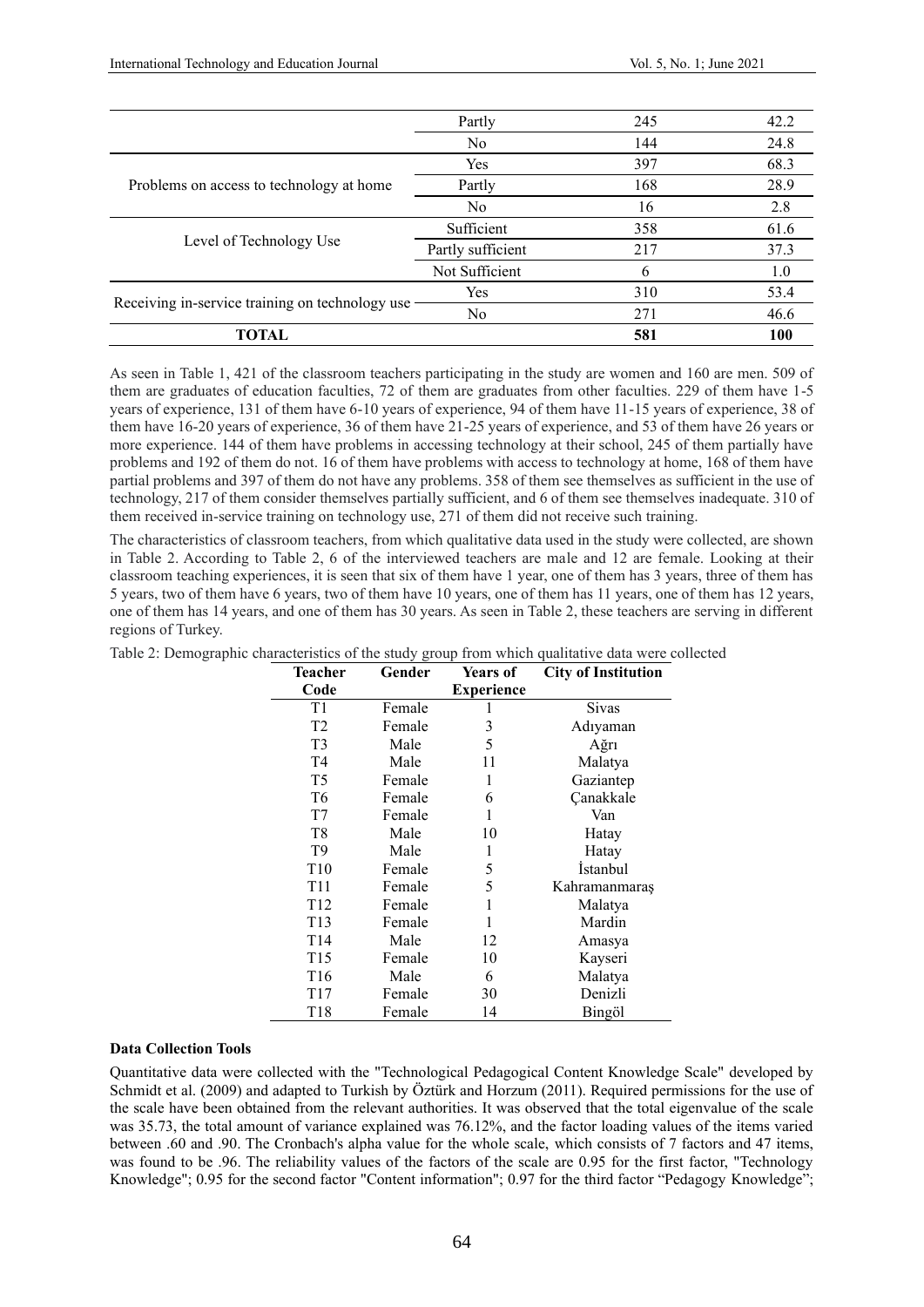0.97 for the fourth factor "Pedagogical Content Knowledge"; 0.93 for the fifth factor "Technological Content Knowledge"; 0.89 for the sixth factor "Technological Pedagogical Knowledge" and 0.94 for the seventh factor "Technological Pedagogical Content Knowledge". Reliability values were calculated using Cronbach Alpha internal consistency coefficients.

Qualitative data were collected using a semi-structured interview form consisting of in-depth questions to measure technological pedagogical content knowledge of the teachers. Firstly, a draft was created for this form. Then, the draft was finalized by taking the opinions of 2 field experts for content validity and 1 field expert for language validity.

# **Data Analysis**

Descriptive statistics (arithmetic mean and standard deviation) were calculated in order to determine the TPACK levels of classroom teachers. The total scores of each scale were converted into 5-point rating scores by dividing them by the number of items. These scores were used to determine the levels of the teachers participating in the study regarding TPACK sub-factors. In the interpretation of these mean scores, these score ranges and the corresponding levels were used. The score ranges and corresponding levels used in the scale are as follows: 1.00- 1.80 point range Totally disagree, 1.81-2.60 point range Disagree, 2.61-3.40 point range Undecided, 3.41-4.20 point range Agree, 4.21-5.00 point range Fully agree.

In order to understand whether there is a significant difference in terms of independent variables in the levels of classroom teachers regarding TPACK, independent variables were examined by t test and ANOVA test. First of all, it was examined whether the independent variables show a normal distribution for each level. In this context, it was checked whether each level of the independent variables showed normal distribution for all sub-scales. Skewness and kurtosis values took values between  $-2 + 2$  (George & Mallery, 2012). In addition to these, histogram and Q-Q plot charts were also examined. As a result, it was understood that the aforementioned independent variables showed normal distribution for each sub-scale. In addition, by examining the Levene test results, it was determined that the variances were homogeneous for all variables in all dimensions and throughout the scale  $(p> 0.05)$ . Cohen d and Cohen f were calculated to be used in the interpretation of the research results. When interpreting the Cohen d value, regardless of its sign, .20 was considered as small, .50 medium and .80 large. Cohen f effect size was interpreted as .10 small, .25 medium and .40 large (Cohen, 1988).

Content analysis was used in the interpretation of qualitative data. The opinions of the classroom teachers were first transformed from the audio recording into text and the resulting texts were checked by an expert. Subsequently, themes and sub-themes were created based on these texts. The created themes and sub-themes were brought together by submitting to the opinion of a field expert. The themes with differences of opinion were reviewed and a common point was determined. For reliability, the reliability formula of Miles and Huberman (1994, p. 64) was used. [Reliability = Agreement / (Agreement + Disagreement)]. As a result, the reliability of the study was calculated as .87. According to Miles and Huberman, a reliability above .70 means that the research is reliable. Therefore, it can be said that this research is also reliable. The qualitative data obtained in the study were used both for the interpretation of quantitative data and to determine the use of teachers' TPACK skills in lessons.

# **FINDINGS**

# **TPACK Levels of Teachers**

Descriptive statistical data regarding the TPACK level of classroom teachers participating in the study are presented in Table 3.

| Sub-<br>dimensions | <b>Mean</b> | <b>SD</b> | <b>Knowledge Level</b> |
|--------------------|-------------|-----------|------------------------|
| TK                 | 3.79        | .63       | Agree                  |
| CK.                | 3.98        | .50       | Agree                  |
| <b>PK</b>          | 4.38        | .51       | <b>Totally Agree</b>   |
| <b>PCK</b>         | 4.15        | .60       | Agree                  |
| <b>TCK</b>         | 4.00        | .65       | Agree                  |
| <b>TPK</b>         | 4.02        | .59       | Agree                  |
| <b>TPACK</b>       | 4.09        | .57       | Agree                  |

Table 3: Distribution of teachers' TPACK levels by sub-dimensions

Considering the average of TPACK sub-scales presented in Table 3, it is seen that teachers have "totally agree" knowledge level in Pedagogical Knowledge sub-scale and "I agree" knowledge level in other sub-scales. As a result, it can be stated that teachers have above average knowledge levels in all sub-scales of TPACK, especially in the pedagogical knowledge area.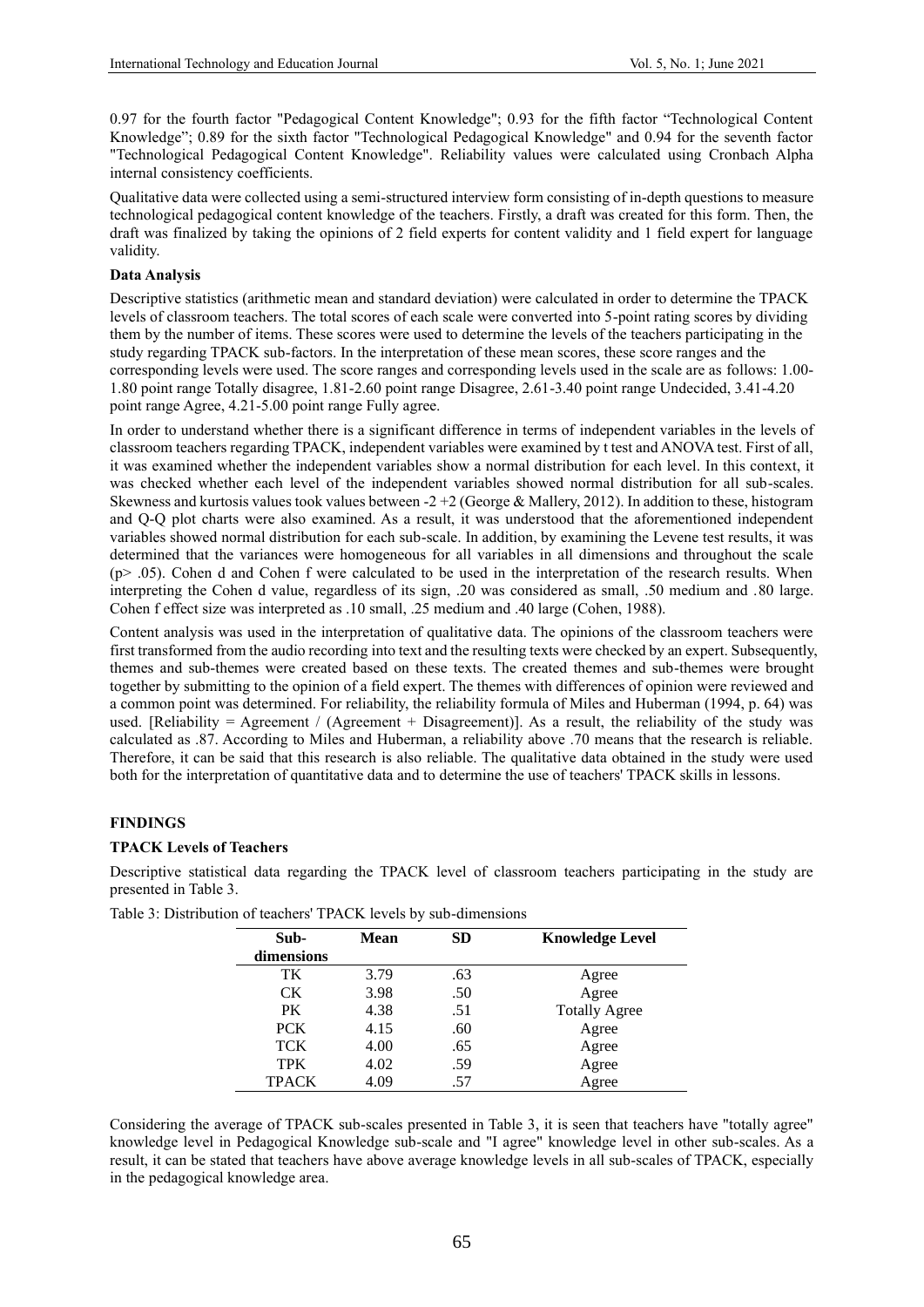# **Teachers' Views on TPACK**

Teachers' opinions about TPACK were examined in four dimensions. These can be listed as the purposes of using technology in their lessons, the ways they use technology, the technological tools they use, and the lessons they teach using technology. The teachers were asked about the purpose of using technology in their lessons. The collected opinions are grouped in 13 themes and presented in Table 4.

Table 4: Teachers' purposes to use technology in their lessons.

| Theme                  | Teacher                                                                          |   |
|------------------------|----------------------------------------------------------------------------------|---|
| Improving motivation   | $T1-T2-T5$                                                                       | 3 |
| Learning Retention     | T <sub>2</sub> -T <sub>5</sub> -T <sub>6</sub> -T <sub>12</sub> -T <sub>15</sub> | 5 |
| Reinforcement          | T2-T4-T8-T11-T12-T15                                                             | 6 |
| Completing the topic   | T3-T9-T11-T13                                                                    | 4 |
| Supporting the teacher | T5-T6-T8-T9                                                                      | 4 |
| Addressing individual  | T5                                                                               |   |
| differences            |                                                                                  |   |
| Learning with fun      | T5-T6-T7-T9-T12-T15-T17-T18                                                      | 8 |
| Using in lecture       | T1-T4-T9-T14-T16-T17                                                             | 6 |
| Activate the students  | T6-T7-T14-T16                                                                    | 4 |
| Evaluation             | T4-T9-T11-T14-T16-T17                                                            | 6 |
| Concretion             | T5-T6-T9-T12-T13-T15                                                             | 6 |
| Attract attention      | T1-T2-T6-T10-T13-T14-T15-T16-T17                                                 | 9 |

Among the purposes of using technology in lessons, the themes of attracting students' attention and learning while having fun are the most expressed by teachers. The themes of concretization, evaluation, use in lecture and reinforcement follow them, respectively. Teachers' views on the reasons for using technology are as follows:

T1: Instead of lecturing, when a video opens, the subject draws their attention and the children are very happy.

T9: It is extremely useful for us during the evaluation phase. Because in the games I use, there are points to measure whether the student knows the subject or not. For example, after teaching the child some letters, we play games to read the combinations of these letters. If the child has not learned the letters, he cannot be successful in the game. I can say that I use them during the evaluation phase.

T15: Sometimes I use it to attract their attention, sometimes I use it for reinforcement purposes.

The opinion of a teacher who says that he uses technology to appeal to individual differences, to ensure learning by having fun, and to make education concrete and permanent is as follows:

T5: I mean, not every student in the classroom can learn in the same way. I have to use technology to get every student at the same level or to keep them on average. Some of my students have auditory intelligence, some have visual intelligence and some have physical intelligence. But I have to do the same things for all of them at the same time. It is impossible for me to do this alone. That's why I'm getting help from technology. For example, a smart board is something that makes our lessons a lot easier. That smart board is both visual, auditory and even tactile… My main purpose (of using technological programs) is to ensure permanent learning in the child. More precisely, I wanted to make education more concrete and fun. The child could see a plain writing on the screen and learn. But using games to make teaching fun and colorful seemed more positive for me.

The themes of watching videos, making activities, showing examples, listening to music, playing games and reading e-books emerged as ways teachers use technology in their lessons. The ways teachers use technology in lessons are shown in Table 5.

| Theme               | Teacher                                            |    |
|---------------------|----------------------------------------------------|----|
| Watching videos,    | T1-T2-T4-T5-T6-T7-T8-T9-T11-T12-T13-T15-T16-17-T18 | 15 |
| Making activities,  | T1-T2-T4-T5-T6-T8-T9-T10-T11-T12-T15-T16-17-T18    | 14 |
| Showing examples,   | T3-T4-T5-T6-T8-T9-T15-T17                          | 8  |
| Listening to music, | T4-T5-T7-T8-T9                                     |    |
| Playing games       | T7-9T-T15-T18                                      | 4  |
| Reading e-books     | T <sub>4</sub> -T <sub>6</sub> -T <sub>10</sub>    |    |

Table 5: Teachers' ways of using technology in lessons

The opinions of the teachers regarding the ways shown in the table above are as follows: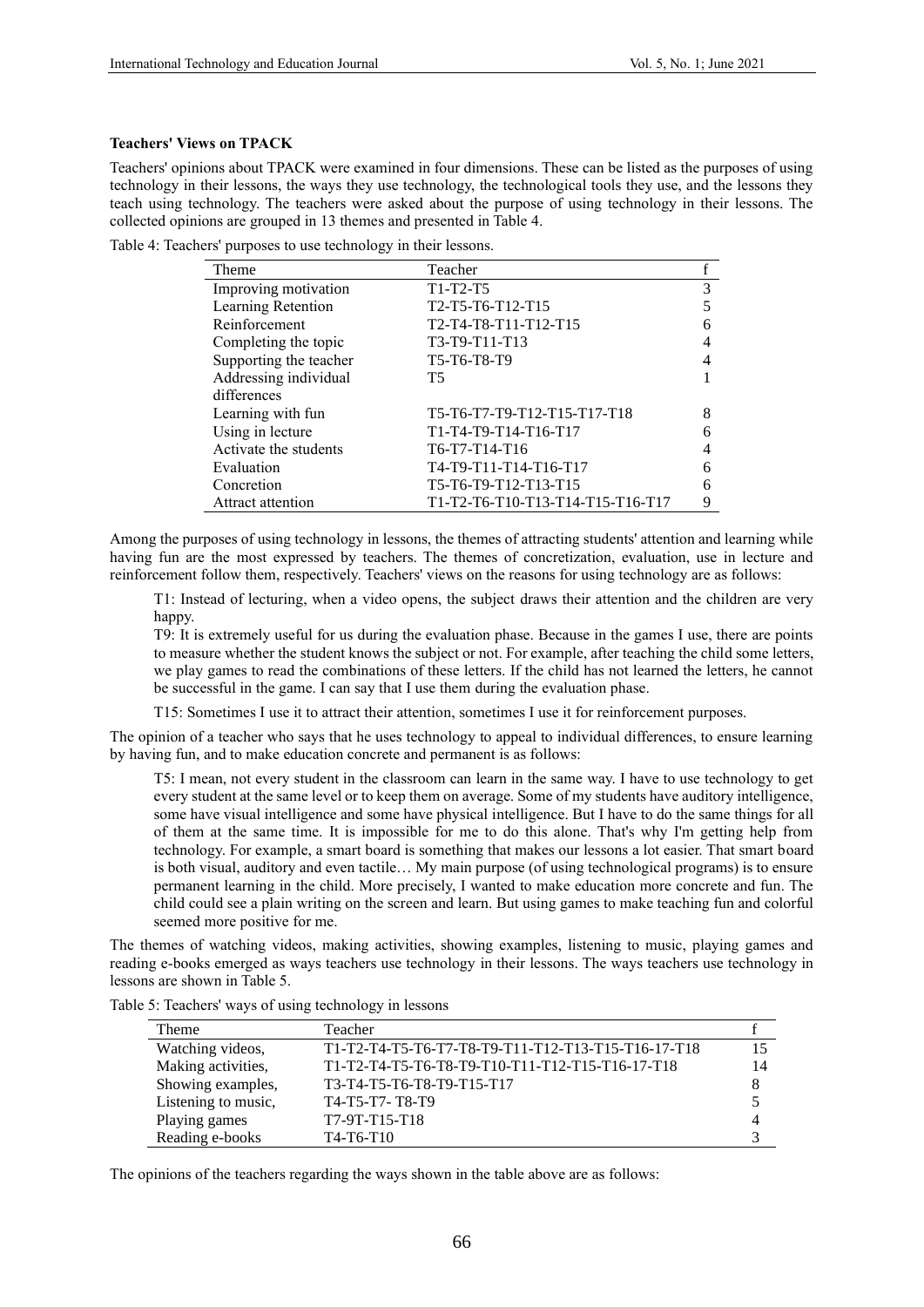T7: I usually provide video support to children. I open the videos to make the lessons more fun. First I watch videos, then I play games. Often games like quizzes. I use technology in this way to make the lesson more enjoyable. It also attracts their attention.

T9: For example, as soon as I give a lesson, I open a video to the children on the computer so that the lesson is told again. I mean, I want the lesson to be taught to the child not only by me but also by someone else. There is a Wordwall site on the internet. There are many games out there. At the primary school level, there are addition exercises, multiplication exercises, exercises for Turkish word networks. I usually open these kinds of exercises from there and play games with the children using them.

Teachers also benefit from technological tools in their classrooms. These tools were examined under 4 themes: the technological tools used in the lesson process, the technological tools used in face-to-face education, the communication tools used in the distance education process, and the tools used in communication with parents. Data on these themes are presented in Table 6.

| Theme                                                    | Sub theme              | Category     | Teacher                                                            | $f_{\rm}$ |
|----------------------------------------------------------|------------------------|--------------|--------------------------------------------------------------------|-----------|
|                                                          | <b>Education Sites</b> | <b>EBA</b>   | T1-T2-T3-T4-T5-T7-T9-T10-T11-                                      | 13        |
|                                                          |                        |              | T <sub>12</sub> -T <sub>13</sub> -T <sub>15</sub> -T <sub>16</sub> |           |
|                                                          |                        | Okulistik    | T1-T2-T3-T4-T5-T6-T8-T9-T10-                                       | 15        |
|                                                          |                        |              | T11-T13-T14-T15-T16-T17                                            |           |
| Technological tools                                      |                        | Morpa Kampüs | T4-T6-T8-T10-T11-T14-T15-T16-                                      | 9         |
| used in the lesson                                       |                        |              | T <sub>17</sub>                                                    |           |
| process                                                  |                        | Eğitimhane   | T7                                                                 | 1         |
|                                                          | WEB 2 tools            |              | T5-T9-T10-T17-T18                                                  | 5         |
|                                                          | Youtube                |              | T1-T2-T4-T6-T7-T8-T9-T10-T11-                                      | 12        |
|                                                          |                        |              | T12-T13-T17                                                        |           |
|                                                          | Antropi teach          |              | T <sub>15</sub>                                                    | 1         |
| Technological tools<br>used in face-to-face<br>education | <b>Smart Board</b>     |              | T1-T3-T4-T5-T6-T7-T10-T11-T12-                                     | 15        |
|                                                          |                        |              | T13-T14-T15-T16-T17-T18                                            |           |
|                                                          | Projector              |              | T2-T6-T8-T9-T10-T11-T14-T16                                        | 8         |
|                                                          | USB memory stick       |              | T7-T9-T11-T16                                                      | 4         |
|                                                          | Telephone              |              | $T4-T11$                                                           | 2         |
|                                                          | Computer               |              | T <sub>5</sub>                                                     | 1         |
|                                                          | Zoom                   |              | T1-T2-T5-T7-T8-T10-T11-T12-T14-                                    | 12        |
| Communication                                            |                        |              | T15-T16-T17                                                        |           |
| tools used in the                                        | Whatsapp               |              | T2-T5-T10-T13                                                      | 4         |
| distance education                                       | Google Classroom       |              |                                                                    |           |
| process                                                  |                        |              |                                                                    |           |
| Tools used for                                           | Zoom meetings          |              | T1-T6-T10-T11-T15-T16-T17-T18                                      | 8         |
|                                                          | Whatsapp groups        |              | T1-T2-T3-T4-T5-T9-T10-T11-T12-                                     | 14        |
| communication                                            |                        |              | T13-T14-T15-T16-T17                                                |           |
| with parents                                             | Telephone              |              | T2-T3-T7-T11-T12-T13-T15                                           | 7         |

Table 6: Technological tools teachers use in lessons

Training sites are at the top of the tools used in this process. As can be seen in Table 6, educational sites such as EBA, Okulistik, Morpakampüs and Eğitimhane are mentioned in the theme of technological tools used in the course of teaching. Along with these, WEB 2 tools, Youtube and Antropi teach programs were mentioned. Examples of teachers' views on educational sites are presented below:

T2: There are applications that I use especially while lecturing. EBA is one of them. I use the videos in EBA. Likewise, I also use Youtube. There are animations, lecture videos and activity videos specially prepared for children on YouTube. Similarly, I use the Okulistik program as well. I think it is also very useful, in terms of repetition. I think these are good programs in terms of repetition and effectiveness…

T15: We have smart boards in schools that we use in face-to-face education. There are certain programs such as Anthropi teach here. Here we can open the board and use it actively. We can draw the shapes we want. We can save them. I also use Morpa campus and Okulistik. EBA also has videos of Vitamin, I use them. I can do activities in these. We can watch videos and play games with the children. I think education becomes more fun this way.

As can be seen from the statements, teachers included both educational sites and programs such as Youtube in the contents of their lessons. The views of some of the teachers who developed their technological knowledge and used WEB 2 tools in their lessons are as follows: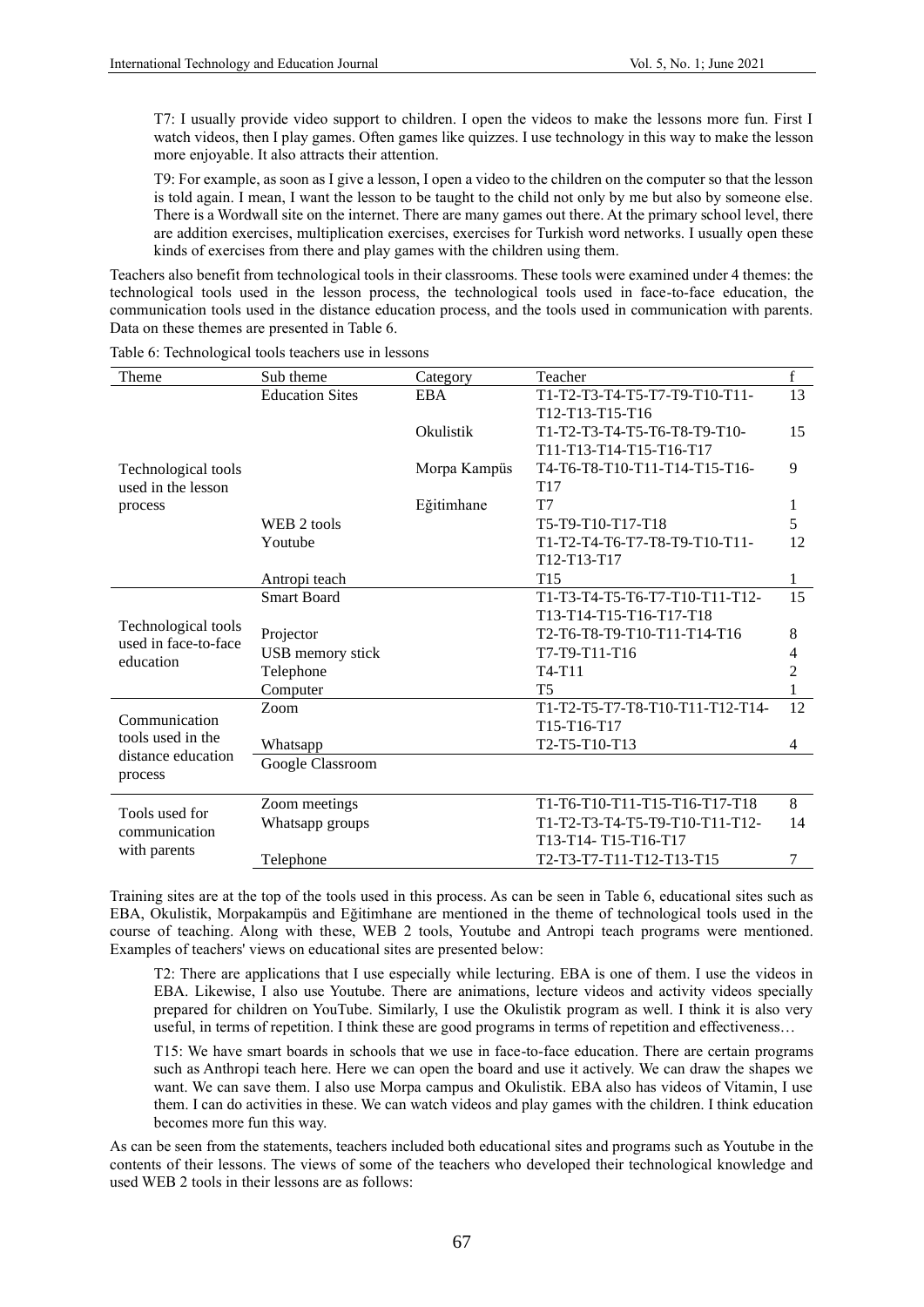T5: Considering the WEB 2 tools, I used Powtoon for animation and Canva for creating posters. Also, I used Google slides. I also used Google video editing tools.

T17: There is an application called Wordwall. I prepared the wheel of fortune game using it. For example, I was typing 20 words of the letter P. The children were spinning the wheel of fortune. They were reading whatever word came up, so they were reading them in turn. They were also having fun. They were also playing at home. So I used it a lot in my lessons in 1st grade. For example, I'm doing puzzles on the Jigsaw Planet site. While introducing Denizli in the lesson, I make puzzles using Denizli pictures. By combining the pieces of the puzzle, they get to know Denizli, our city. There are video making tools called ToolWiz. There are Scoompa and Vivavideo where I can combine children's activities. I use a program called YouCut to edit videos. I think I use technology to the fullest.

T18: I am a first grade teacher. I use more game-oriented tools. For example, Wordwall and Educandy are very useful for me. In this way, we made the reading and writing learning process very enjoyable. We managed to teach all students to read and write, even by distance education.

As can be seen, teachers also used Web 2 tools in their lectures. They have adapted their lessons according to these programs. Besides, the teachers also mentioned the technological devices used in face-to-face education. Especially smart boards and projectors are the most used tools. There are teachers who also use their personal computers and phones. Teachers' views on this theme are as follows:

T3: In terms of technology, we have a smart board in the classroom. We can use the smart board frequently in lessons. Our school also has internet infrastructure.

T4: While I am lecturing, I always have the phone in my hand. I definitely have a phone in my hand ... I'm giving an example. We attend English lessons. In English lessons, we sometimes pronounce a word and check the spelling to make sure it is not wrong. We check on the phone at the same time.

T8: Smart boards are probably more enjoyable. I don't know right now, because I haven't used it on the smart board. But I use the projector and the computer effectively.

When the opinions of the teachers are examined, it is seen that they also benefit from the technological equipment in their classrooms. In addition, teachers also expressed the technological tools they use while communicating with students in distance education. The teachers stated that they used the Zoom program while lecturing, the Whatsapp application to communicate with the students who could not attend the live class, and the Google Classroom to communicate with the whole class.

T1: In terms of technology, I use EBA and Zoom the most. Since we are in the distance education process, I use these two too much.

T2: We have families who experience some anxiety due to the pandemic. That's why they don't want to send their kids to school. I'm trying to send their homework and lectures on WhatsApp.

T10: There is Google Classroom. I created a class there. I keep in touch from there.

Teachers try to communicate with parents as well as students. In this context, they stated that they use the Zoom program for remote meetings, phones for verbal communication, and Whatsapp for written communication. The opinion of a teacher on this subject is as follows:

T11: We are now communicating with parents via WhatsApp groups. Again, we communicate by phone very often. Especially, I say again, we do not hold meetings in schools as we are in the pandemic process. When we also teach children online (at Zoom), I can hold meetings with them.

Table 7: Lessons where teachers use technology

| Theme                           | <b>Teachers</b>                                                                   |    |
|---------------------------------|-----------------------------------------------------------------------------------|----|
| Maths                           | T1-T4-T7-T8-T10-T13-T15-T16                                                       |    |
| Science                         | T <sub>2</sub> -T <sub>8</sub> -T <sub>11</sub> -T <sub>12</sub> -T <sub>15</sub> |    |
| Turkish                         | T3-T4-T5-T6-T7-T9-T12-T13-T14-T16                                                 | 10 |
| Life science and Social studies | T4-T6-T8-T11-T14-T17                                                              |    |
| Music                           | T4-T8-T9                                                                          | 3  |
| Game and physical activities    | $T4-T10$                                                                          |    |
| Visual arts                     | T10                                                                               |    |

Table 7 shows the lessons in which teachers used technology. It is understood that teachers mostly use technology in Turkish language and then in mathematics lesson. However, it is seen that they use technological tools in almost all lessons. Teachers' views on the use of technology in lessons are as follows:

T13: It attracts the attention of children as it is explained in a fun way by using colored syllables or punctuation marks in Turkish. There is more fluency.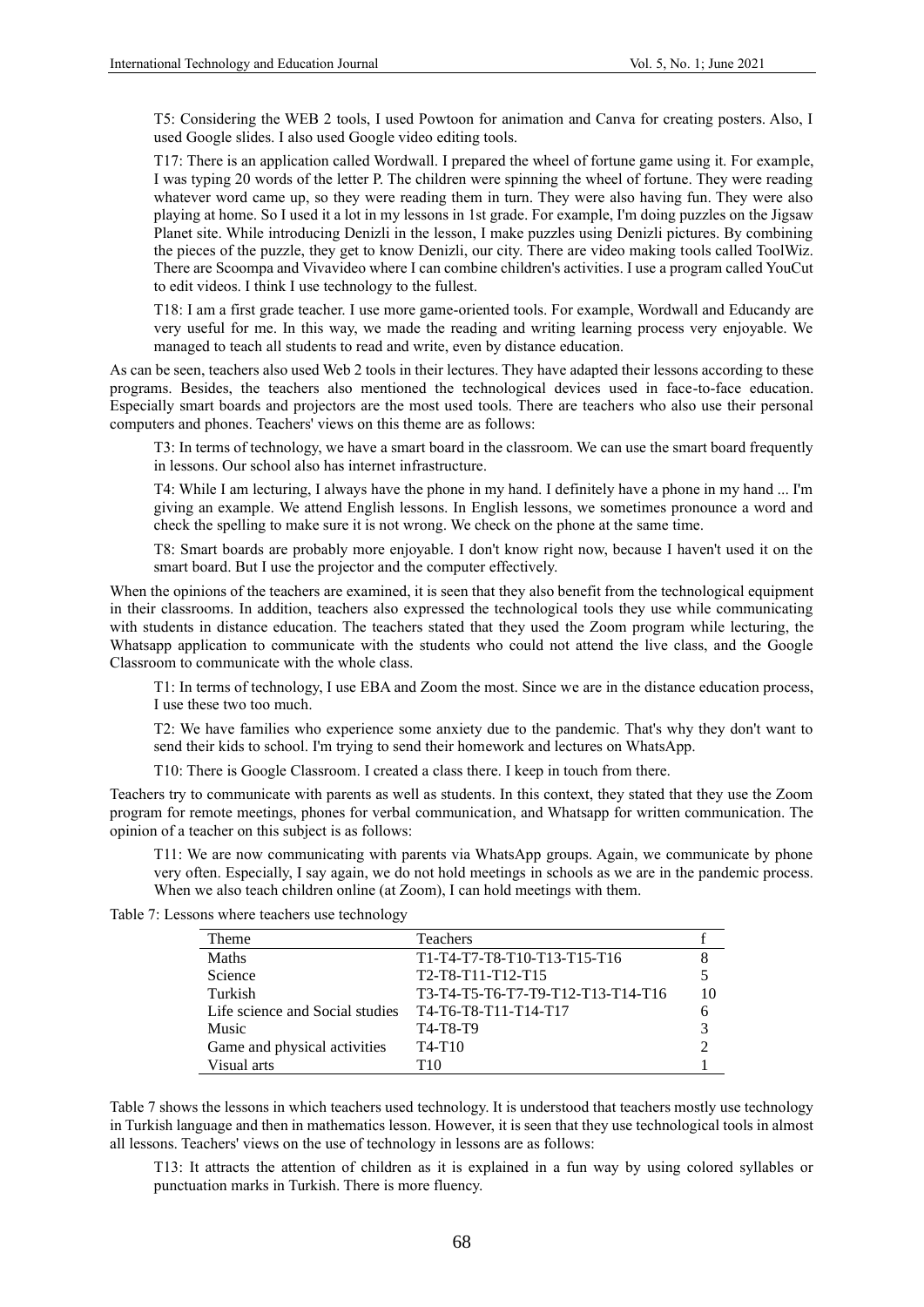T1: I use it mostly in mathematics. In the lesson, I first open a video from Okulistik, and after I listen to that video, I teach myself3. After explaining it myself, I do activities such as pushing the button and finding the right thing.

T7: I use it in mathematics. I use it to make topics more fun and concrete for third grade students. I teach rhythmic counting, for example, by singing rhythmic songs. I think I get more efficiency.

T2: I use it a lot in science class. Unfortunately, it is not possible to do every subject in the classroom with test tubes or by providing all the necessary materials. It is not very possible both economically and in terms of transportation. In terms of science and mathematics, I think it has a lot of influence on children's thinking in three dimensions. We cannot always practice showing and having it done in our classes. But in Science .... Let it be an experiment, let it be the activities. It shows students that they can do more than I did in the classroom. That's why I try to use it specifically in Science. I think they understand that the limits are actually in their imagination, not just in the textbooks or in what I am talking about.

T4: I use them in all lessons. For example, we use it in a text study, vocabulary study and semantic study in Turkish lesson. We use it again in mathematics lesson, in activities, in different lectures. We watch documentaries and educational videos in our life studies lesson. In music class, for example, I make my students play the flute in the classroom. But I can't play the flute very well. We listen to lectures with the children. I say, "Guys, I will learn at the same time with you." We learn with the children at that moment. In the physical education lesson, we try to do the physical movements there.

The teachers emphasized that they used the technology in different lessons by giving various examples regarding the use of technology in lessons. These opinions show that teachers can reflect technology to their lessons and apply them to the course contents.

#### **TPACK Knowledge Level of Teachers by Gender Variable**

In the study, firstly, it was examined whether there is a difference between the gender of the teachers and their TPACK levels. The data obtained as a result of the test are presented in Table 8.

| Dimensions           | Gender | N   | $\bar{X}$ | $S_{S}$ | $\mathbf{f}$ | df  | n       | Cohen d |
|----------------------|--------|-----|-----------|---------|--------------|-----|---------|---------|
| TK                   | Female | 421 | 3.71      | .62     | $-4.702$     | 579 | $.000*$ | .43     |
|                      | Male   | 160 | 3.99      | .61     |              |     |         |         |
| <b>CK</b>            | Female | 421 | 3.96      | .50     | $-1.755$     | 579 | .080    |         |
|                      | Male   | 160 | 4.04      | .50     |              |     |         |         |
| PK                   | Female | 421 | 4.38      | .51     | 0.93         | 579 | .926    |         |
|                      | Male   | 160 | 4.38      | .51     |              |     |         |         |
| <b>PCK</b>           | Female | 421 | 4.14      | .61     | $-.801$      | 579 | .424    |         |
|                      | Male   | 160 | 4.18      | .58     |              |     |         |         |
| <b>TCK</b>           | Female | 421 | 3.96      | .67     | $-1.956$     | 579 | .051    |         |
|                      | Male   | 160 | 4.08      | .58     |              |     |         |         |
| <b>TPK</b>           | Female | 421 | 3.98      | .61     | $-2.273$     | 579 | $.023*$ | .21     |
|                      | Male   | 160 | 4.11      | .55     |              |     |         |         |
| <b>TPACK</b>         | Female | 421 | 4.05      | .58     | $-2.813$     | 579 | $.005*$ | .26     |
|                      | Male   | 160 | 4.20      | .53     |              |     |         |         |
| $\sim$ $\sim$ $\sim$ |        |     |           |         |              |     |         |         |

Table 8: Results of t-test analysis of TPACK scores of teachers according to their gender

 $*_{p<.05}$ 

When the data in Table 8 are examined, it is seen that the scores of teachers from TPACK sub-scales (CK, PK, PCK and TCK) do not differ statistically significantly according to the gender variable (p> .05). However, in other TPACK subscales,  $(TK[t (579) = -4.702, p < .05]$ , TPK  $[t (579) = -2.273, p < .05]$  and from TPACK  $[t (579) = -1.02$ 2.813. p <.05]) there is a significant difference between the scores and their gender. When the averages  $(\bar{X})$  are examined, it is seen that male teachers have higher levels of knowledge in these subscales than female teachers. In order to determine to what extent the gender variable has an effect on TPACK, Cohen's d value was calculated. Cohen d for TP, TPK and TPACK subscales are calculated as (.43), (.21) and (.26) respectively. These values show that gender variable has a "small" effect size on TPACK.

In the group where qualitative data are collected, the number of female teachers is higher than that of male teachers. It is seen that the female teachers interviewed try to improve themselves in terms of technology and to use technology in their lessons. Male teachers told similar technological tools and contents with female teachers in their interviews. In quantitative data, male teachers' higher TPK and TPACK subscales compared to female teachers may be due to the fact that men are more interested in technology. In order to understand this difference in quantitative data, technological pedagogical content information can be examined in more detail in terms of gender variable by interviewing more teachers.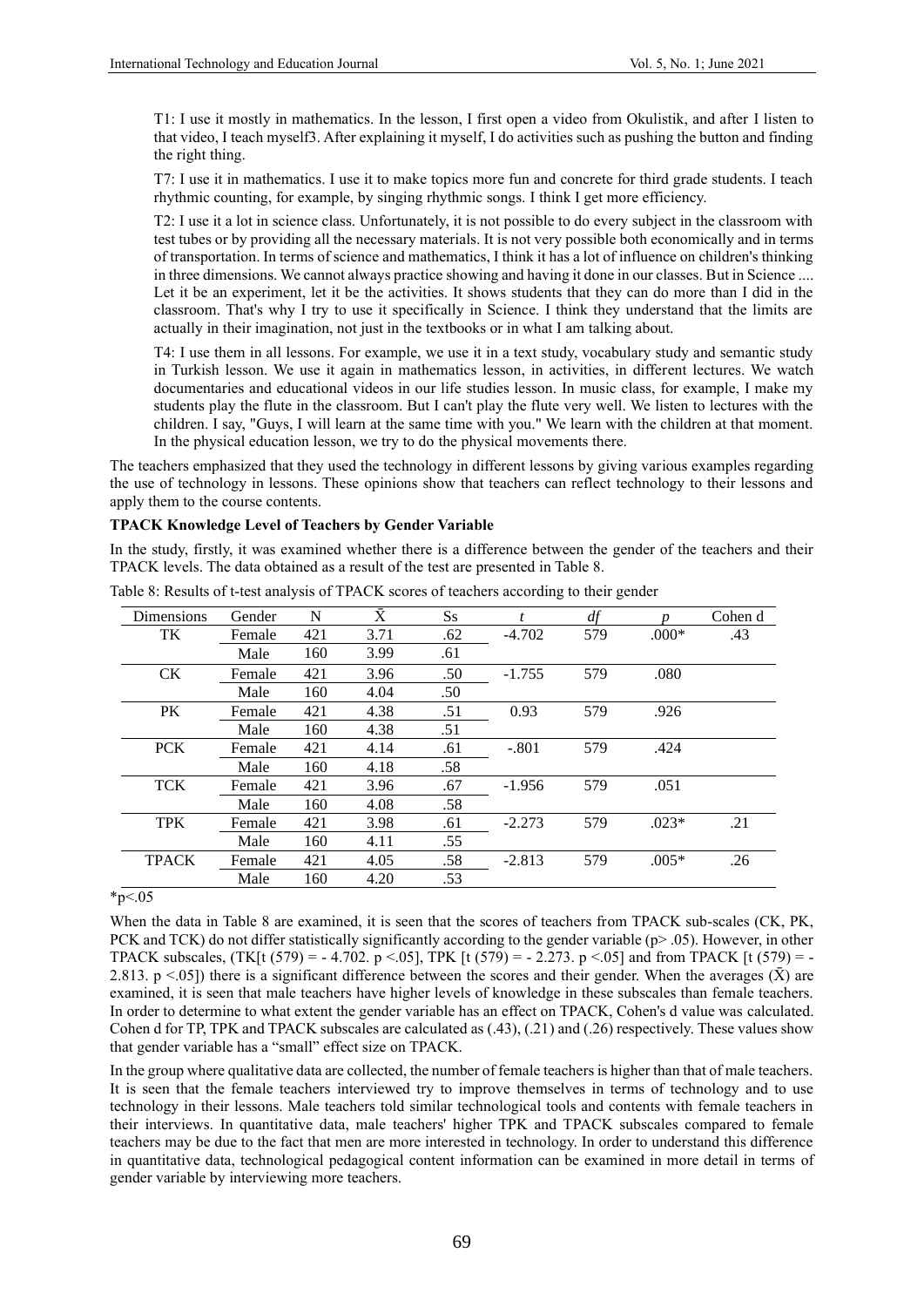# **TPACK Knowledge Level of Teachers According to the Faculty of Graduation Variable**

It was examined whether there is a difference between the faculty that teachers graduated from and their TPACK levels. The data obtained as a result of the test are included in Table 9.

| <b>Dimensions</b> | Faculty   | N   | $\bar{\rm X}$ | $S_{S}$ |          | df  |         | Cohen d |
|-------------------|-----------|-----|---------------|---------|----------|-----|---------|---------|
| TK                | Education | 509 | 3.79          | .62     | $-.392$  | 579 | .695    |         |
|                   | Other     | 72  | 3.82          | .71     |          |     |         |         |
| <b>CK</b>         | Education | 509 | 3.97          | .51     | $-1.050$ | 579 | .294    |         |
|                   | Other     | 72  | 4.04          | .47     |          |     |         |         |
| PK                | Education | 509 | 4.37          | .51     | $-.903$  | 579 | .367    |         |
|                   | Other     | 72  | 4.43          | .46     |          |     |         |         |
| <b>PCK</b>        | Education | 509 | 4.14          | .61     | $-0.926$ | 579 | .355    |         |
|                   | Other     | 72  | 4.21          | .58     |          |     |         |         |
| <b>TCK</b>        | Education | 509 | 3.98          | .66     | $-1.181$ | 579 | .238    |         |
|                   | Other     | 72  | 4.08          | .61     |          |     |         |         |
| <b>TPK</b>        | Education | 509 | 4.00          | .59     | $-2.020$ | 579 | $.044*$ | .24     |
|                   | Other     | 72  | 4.15          | .64     |          |     |         |         |
| <b>TPACK</b>      | Education | 509 | 4.08          | .57     | $-1.504$ | 579 | .131    |         |
|                   | Other     | 72  | 4.19          | .56     |          |     |         |         |

Table 9: Results of t-test analysis of TPACK scores of teachers according to their gender

# $*_{p<.05}$

According to the data in Table 9, it is seen that teachers differ in a statistically significant level according to the variable of the faculty they graduated with TPACK subscales except TPK (p> 0.05). On the TPN subscale [t (579) = - 2.020. p <.05] there is a significant difference between the score obtained and the faculty graduated from. When the averages are compared, it is seen that teachers who graduated from other faculties ( $\bar{X} = 4.15$ ) have a higher level of technological pedagogical knowledge than teachers who are graduates of education faculties ( $\bar{X} = 4.00$ ). Cohen d value was calculated in order to determine the effect of graduated faculty variable on TPK scores. Cohen's d (.24) value shows that the graduated faculty variable has a "small" effect size on TPK.

# **TPACK Level of Teachers by Professional Seniority**

Descriptive statistics of teachers' perceived TPACK levels according to professional seniority variable are presented in Table 10. ANOVA results regarding whether there is a significant difference between the scores are also included in Table 11.

| Dimensions | Seniority          | N   | Ā    | $S_{S}$ |
|------------|--------------------|-----|------|---------|
|            | $(1)1-5$ years     | 229 | 3.81 | .60     |
|            | $(2)6-10$ years    | 131 | 3.85 | .63     |
| TK         | $(3)11 - 15$ years | 94  | 3.75 | .60     |
|            | $(4)16-20$ years   | 38  | 3.80 | .64     |
|            | $(5)$ 21-25 years  | 36  | 3.63 | .72     |
|            | $(6)26 + years$    | 53  | 3.70 | .72     |
|            | $(1)1-5$ years     | 229 | 3.92 | .53     |
| <b>CK</b>  | $(2)6-10$ years    | 131 | 4.01 | .47     |
|            | $(3)11 - 15$ years | 94  | 4.00 | .47     |
|            | $(4)16-20$ years   | 38  | 4.07 | .48     |
|            | $(5)$ 21-25 years  | 36  | 3.99 | .39     |
|            | $(6)26 + years$    | 53  | 4.10 | .57     |
|            | $(1)1-5$ years     | 229 | 4.24 | .53     |
|            | $(2)6 - 10$ years  | 131 | 4.44 | .49     |
| PK         | $(3)11 - 15$ years | 94  | 4.51 | .47     |
|            | $(4)16 - 20$ years | 38  | 4.46 | .52     |
|            | $(5)$ 21-25 years  | 36  | 4.52 | .45     |
|            | $(6)26 + years$    | 53  | 4.45 | .45     |
|            | $(1)1-5$ years     | 229 | 3.93 | .61     |
|            | $(2)6-10$ years    | 131 | 4.25 | .62     |
| <b>PCK</b> | $(3)11 - 15$ years | 94  | 4.28 | .52     |
|            | $(4)16-20$ years   | 38  | 4.33 | .55     |

Table 10: Distribution of TPACK Levels by Professional Seniority Levels of Teachers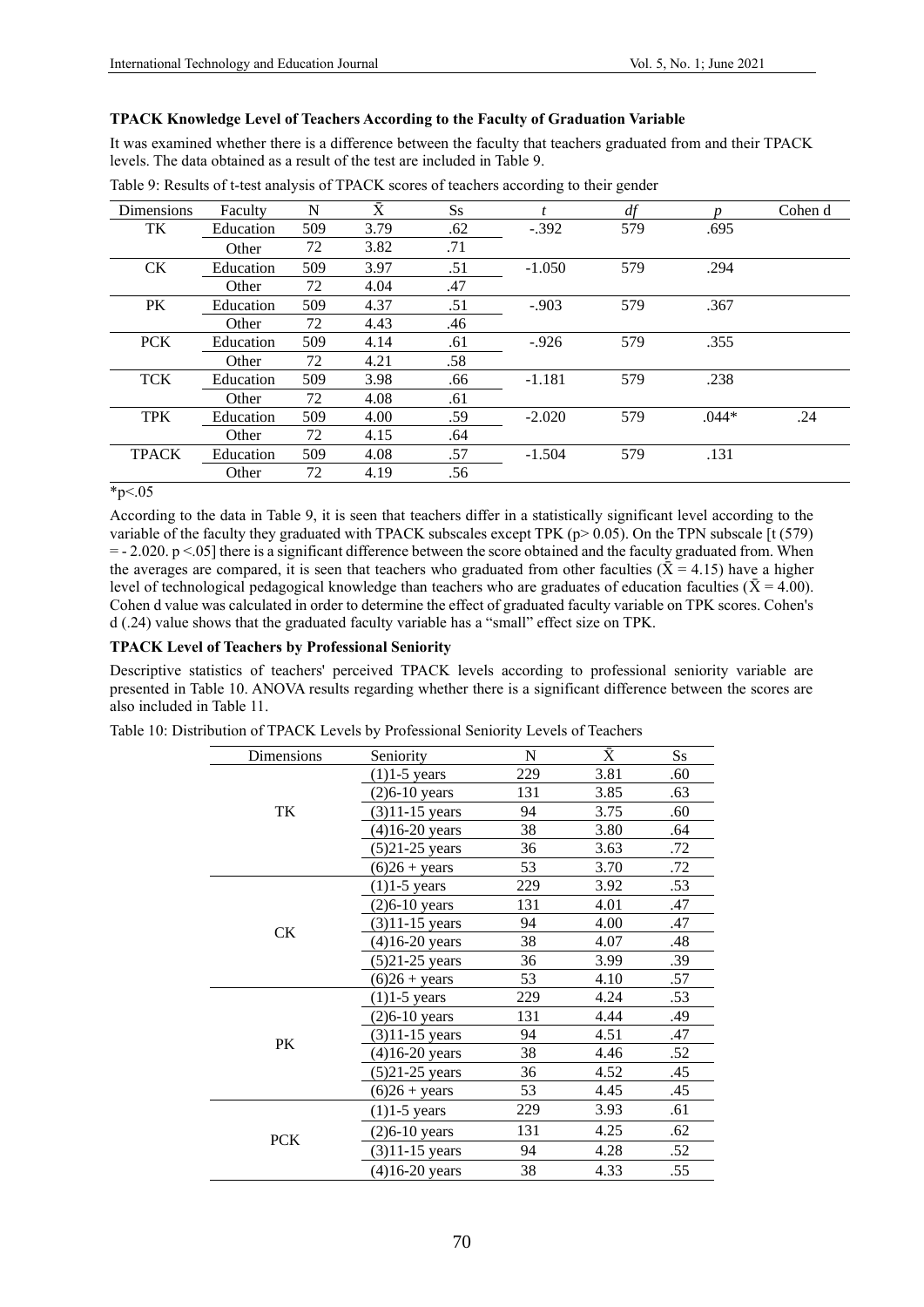|              | $(5)$ 21-25 years      | 36  | 4.29 | .42 |
|--------------|------------------------|-----|------|-----|
|              | $(6)26 + years$        | 53  | 4.36 | .53 |
|              | $(1)1-5$ years         | 229 | 3.80 | .65 |
|              | $(2)6-10$ years        | 131 | 4.11 | .67 |
|              | $(3)11 - 15$ years     | 94  | 4.08 | .58 |
| <b>TCK</b>   | $(4)16-20$ years       | 38  | 4.17 | .62 |
|              | $(5)$ 21-25 years      | 36  | 4.13 | .52 |
|              | $(6)26 + \text{years}$ | 53  | 4.17 | .63 |
|              | $(1)1-5$ years         | 229 | 3.94 | .58 |
|              | $(2)6-10$ years        | 131 | 4.07 | .59 |
| <b>TPK</b>   | $(3)11 - 15$ years     | 94  | 4.01 | .56 |
|              | $(4)16-20$ years       | 38  | 4.13 | .67 |
|              | $(5)$ 21-25 years      | 36  | 4.07 | .60 |
|              | $(6)26 + years$        | 53  | 4.12 | .66 |
|              | $(1)1-5$ years         | 229 | 3.96 | .57 |
|              | $(2)6-10$ years        | 131 | 4.18 | .56 |
| <b>TPACK</b> | $(3)11-15$ years       | 94  | 4.13 | .49 |
|              | $(4)16-20$ years       | 38  | 4.24 | .61 |
|              | $(5)$ 21-25 years      | 36  | 4.17 | .53 |
|              | $(6)26 + \text{years}$ | 53  | 4.22 | .63 |

|  | Table 11: ANOVA Results of Teachers' TPACK Levels by Professional Seniority |
|--|-----------------------------------------------------------------------------|
|  |                                                                             |

|              |                | Sum of         | df             | Mean   | $\overline{F}$ | $\mathbf{p}$ | Fark           | Cohen       |
|--------------|----------------|----------------|----------------|--------|----------------|--------------|----------------|-------------|
|              |                | <b>Squares</b> |                | Square |                |              |                | $\mathbf f$ |
|              | Between        | 2.077          | $\overline{5}$ | .415   | 1.033          | .397         | $\blacksquare$ |             |
|              | Groups         |                |                |        |                |              |                |             |
| TK           | Within Groups  | 231.216        | 575            | .402   |                |              |                |             |
|              | Total          | 233.292        | 580            |        |                |              |                |             |
|              | Between        | 2.044          | 5              | .409   | 1.586          | .162         | $\overline{a}$ |             |
| <b>CK</b>    | Groups         |                |                |        |                |              |                |             |
|              | Within Groups  | 148.196        | 575            | .258   |                |              |                |             |
|              | Total          | 150.241        | 580            |        |                |              |                |             |
|              | <b>Between</b> | 7.389          | 5              | 1.478  | 5.883          | $.000*$      | 2, 3 > 1       | .22         |
| PK           | Groups         |                |                |        |                |              |                |             |
|              | Within Groups  | 144.435        | 575            | .251   |                |              |                |             |
|              | Total          | 151.824        | 580            |        |                |              |                |             |
| <b>PCK</b>   | <b>Between</b> | 18.036         | 5              | 3.607  | 10.578         | $.000*$      | 2, 3, 4,       | .30         |
|              | Groups         |                |                |        |                |              | 5, 6 > 1       |             |
|              | Within Groups  | 196.081        | 575            | .341   |                |              |                |             |
|              | Total          | 214.117        | 580            |        |                |              |                |             |
|              | Between        | 14.357         | 5              | 2.871  | 7.008          | $.000*$      | 2, 3,          | .24         |
| <b>TCK</b>   | Groups         |                |                |        |                |              | 6>1            |             |
|              | Within Groups  | 235.580        | 575            | .410   |                |              |                |             |
|              | Total          | 249.937        | 580            |        |                |              |                |             |
|              | Between        | 2.707          | 5              | .541   | 1.514          | .184         |                |             |
| <b>TPK</b>   | Groups         |                |                |        |                |              |                |             |
|              | Within Groups  | 205.682        | 575            | .358   |                |              |                |             |
|              | Total          | 208.389        | 580            |        |                |              |                |             |
|              | <b>Between</b> | 7.017          | 5              | 1.403  | 4.355          | $.001*$      | 2 > 1          | .19         |
|              | Groups         |                |                |        |                |              |                |             |
| <b>TPACK</b> | Within Groups  | 185.306        | 575            | .322   |                |              |                |             |
|              | Total          | 192.323        | 580            |        |                |              |                |             |

 $*_{p<.05}$ 

As seen in Table 11, there is a significant difference between class teachers' perceived PK, PCK, TCK and TPACK scores and their professional seniority. It is seen that there is a statistically significant difference between the PD scores of teachers according to professional seniority [F  $(5; 575) = 5.883$ , p <.05]. It is understood that the effect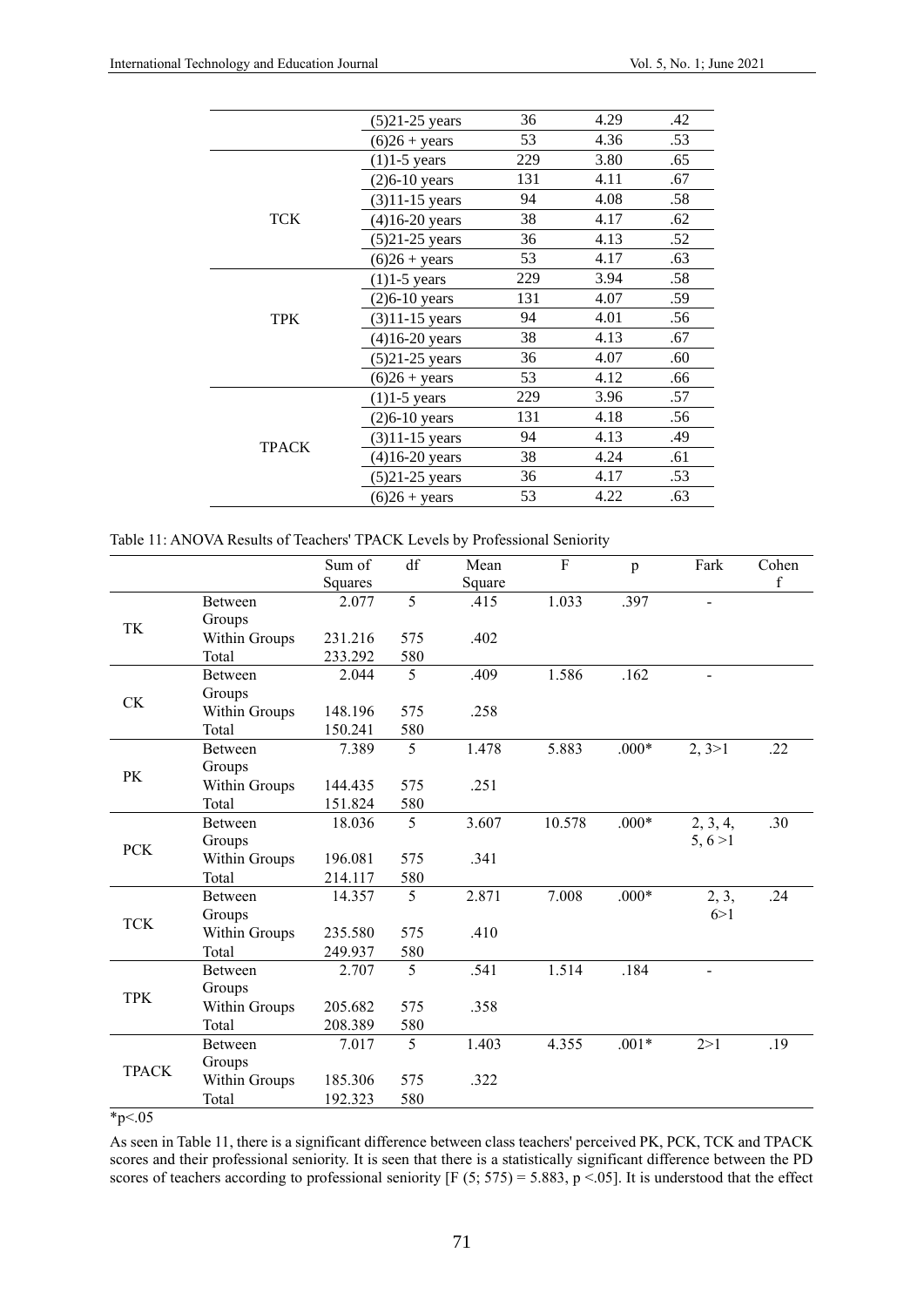size calculated for this difference (.22) is small. Scheffe post hoc test was conducted in order to find out which groups caused the difference. It is seen that teachers with professional seniority of 6-10 ( $\bar{X}$  = 4.44) and 11-15 ( $\bar{X}$ = 4.51) years have higher PK scores than teachers with professional seniority of 1-5 ( $\bar{X}$  = 4.24) years.

It is seen that the PCK scores perceived by the classroom teachers differ significantly according to professional seniority  $[F (5; 575) = 10.578, p < 0.05]$ . The effect size calculated for this difference (.30) is moderate. Scheffe post hoc test was conducted in order to find out which groups caused the difference. The teachers who have seniority of 6-10 ( $\bar{X}$  = 4.25) years, 11-15 ( $\bar{X}$  = 4.28) years, 16-20 ( $\bar{X}$  = 4.33) years, 21-25 ( $\bar{X}$  = 4.29) years and 26 and more  $(\bar{X} = 4.36)$  years are observed to have higher PACK scores than the teachers who have a professional seniority of 1-5 ( $\bar{X}$  = 3.93) years.

It is seen that the scores of TCK perceived by classroom teachers differ statistically significantly according to professional seniority  $[F (5; 575) = 7.008, p < .05]$ . It was observed that the effect size calculated for this difference (.060) was large. Scheffe post hoc test was conducted in order to find out which groups caused the difference. Teachers with 6-10 ( $\bar{X}$  = 4.11) years, 11-15 ( $\bar{X}$  = 4.08) years, and 26 and more ( $\bar{X}$  = 4.17) years of professional seniority have higher TCK scores than teachers with 1-5 ( $\bar{X}$  = 3.80) years of professional seniority.

It is seen that the TPACK scores perceived by classroom teachers differ statistically significantly according to professional seniority  $[F (5, 575) = 4.355, p < .05]$ . It has been observed that the effect size calculated for this difference (.19) is small. Scheffe post hoc test was conducted in order to find out which groups caused the difference. It is seen that teachers with professional seniority of 6-10 ( $\bar{X}$  = 4.18) years have higher TPACK scores than teachers with professional seniority of 1-5 ( $\bar{X}$  = 3.96) years.

It is seen that the participants with 1-5 years of professional seniority are at a low level in many sub-scales compared to teachers at other seniority levels. Even 1-year teachers' use of technology in their lessons does not differ much from teachers of other seniority levels. However, the lack of pedagogical knowledge may have caused the low level of knowledge of teachers. It is seen that teachers with 10, 14 and 30 years of seniority apply for training to improve themselves technologically. This may be an indication that senior teachers are trying to improve themselves.

# **TPACK Knowledge Level of Teachers According to Technology Access at School**

Descriptive statistics of teachers' perceived TPACK levels according to the variable of access to technology at school are presented in Table 12. ANOVA results on whether there is a difference between teachers' access to technology at school and their TPACK levels are shown in Table 13.

| Table 12: Distribution of TPACK Levels of Teachers by Technology Access at School |
|-----------------------------------------------------------------------------------|
|-----------------------------------------------------------------------------------|

| <b>Dimensions</b> | Access to<br>Technology at<br>School | N   | $\bar{X}$ | $S_{S}$ |
|-------------------|--------------------------------------|-----|-----------|---------|
| TK                | $(1)$ No                             | 144 | 3.74      | .60     |
|                   | (2) Partially                        | 245 | 3.76      | .62     |
|                   | $(3)$ Yes                            | 192 | 3.86      | .66     |
| CK                | $(1)$ No                             | 144 | 3.93      | .52     |
|                   | (2) Partially                        | 245 | 3.95      | .50     |
|                   | $(3)$ Yes                            | 192 | 4.06      | .49     |
| PK                | (1)No                                | 144 | 4.32      | .54     |
|                   | (2) Partially                        | 245 | 4.39      | .51     |
|                   | $(3)$ Yes                            | 192 | 4.41      | .48     |
| <b>PCK</b>        | $(1)$ No                             | 144 | 4.02      | .63     |
|                   | (2) Partially                        | 245 | 4.14      | .62     |
|                   | $(3)$ Yes                            | 192 | 4.26      | .53     |
| <b>TCK</b>        | $(1)$ No                             | 144 | 3.83      | .63     |
|                   | (2) Partially                        | 245 | 3.98      | .67     |
|                   | $(3)$ Yes                            | 192 | 4.14      | .61     |
| <b>TPK</b>        | (1)No                                | 144 | 3.92      | .60     |
|                   | (2) Partially                        | 245 | 3.99      | .60     |
|                   | $(3)$ Yes                            | 192 | 4.13      | .57     |
| <b>TPACK</b>      | $(1)$ No                             | 144 | 4.00      | .55     |
|                   | (2) Partially                        | 245 | 4.03      | .59     |
|                   | $(3)$ Yes                            | 192 | 4.24      | .53     |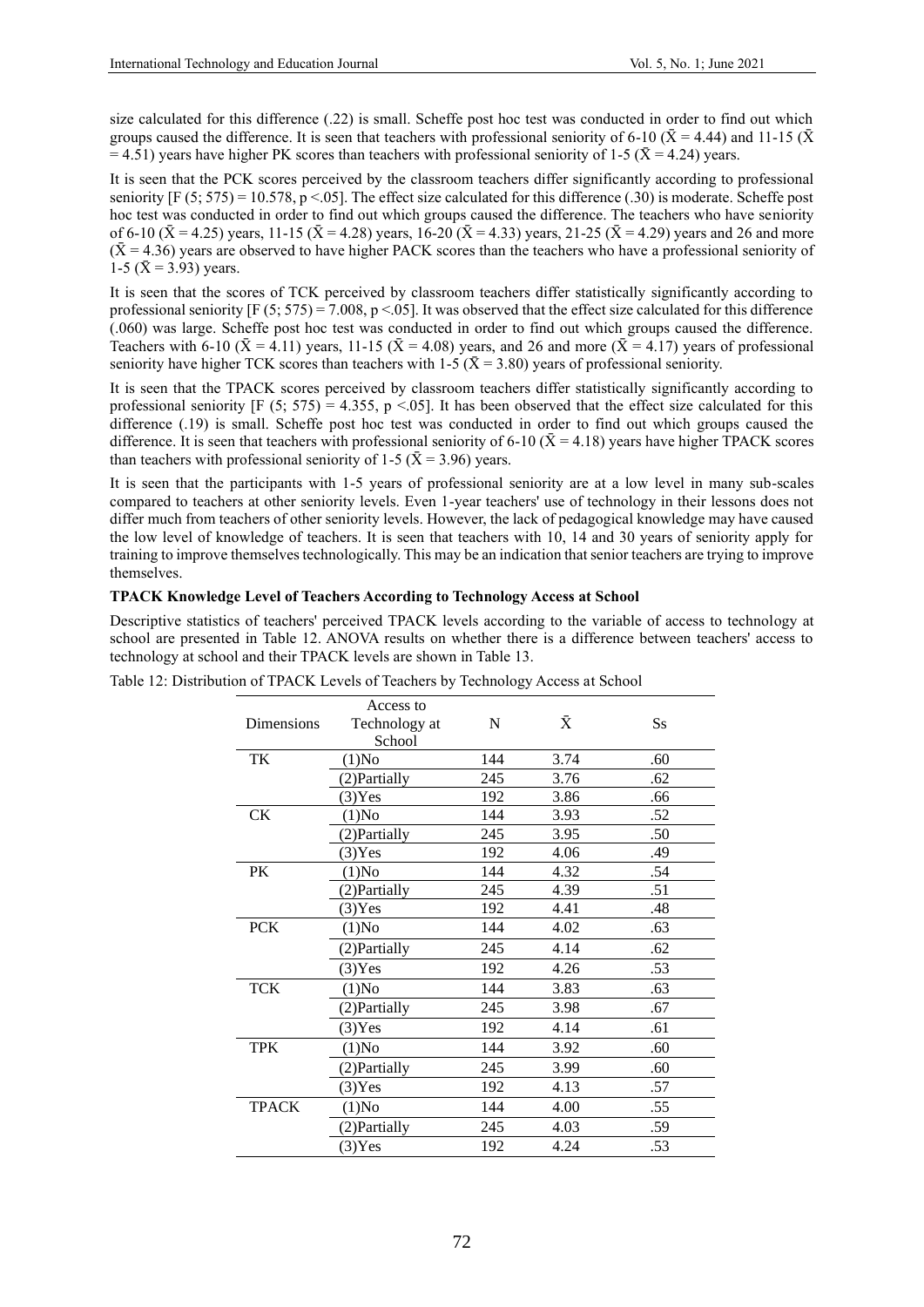|              |                       | Sum of  | df             | Mean   | $\rm F$ | p       | Fark   | Cohen |
|--------------|-----------------------|---------|----------------|--------|---------|---------|--------|-------|
|              |                       | Squares |                | Square |         |         |        | f     |
| TK           | <b>Between Groups</b> | 1.487   | $\mathfrak{D}$ | .744   | 1.854   | .158    |        |       |
|              | Within Groups         | 231.805 | 578            | .401   |         |         |        |       |
|              | Total                 | 233.292 | 580            |        |         |         |        |       |
| <b>CK</b>    | <b>Between Groups</b> | 1.841   | $\overline{2}$ | .921   | 3.585   | $.028*$ | 3 > 1  | .11   |
|              | Within Groups         | 148.400 | 578            | .257   |         |         |        |       |
|              | Total                 | 150.241 | 580            |        |         |         |        |       |
| PK           | <b>Between Groups</b> | .666    | $\overline{2}$ | .333   | 1.273   | .281    |        |       |
|              | Within Groups         | 151.158 | 578            | .262   |         |         |        |       |
|              | Total                 | 151.824 | 580            |        |         |         |        |       |
| <b>PCK</b>   | <b>Between Groups</b> | 4.675   | $\overline{2}$ | 2.337  | 6.450   | $.002*$ | 3 > 1  | .14   |
|              | Within Groups         | 209.442 | 578            | .362   |         |         |        |       |
|              | Total                 | 214.117 | 580            |        |         |         |        |       |
| <b>TCK</b>   | <b>Between Groups</b> | 8.124   | $\overline{2}$ | 4.062  | 9.710   | $.000*$ | 3>1, 2 | .18   |
|              | Within Groups         | 241.812 | 578            | .418   |         |         |        |       |
|              | Total                 | 249.937 | 580            |        |         |         |        |       |
| <b>TPK</b>   | <b>Between Groups</b> | 3.863   | $\overline{2}$ | 1.931  | 5.458   | $.004*$ | 3 > 1  | .13   |
|              | Within Groups         | 204.526 | 578            | .354   |         |         |        |       |
|              | Total                 | 208.389 | 580            |        |         |         |        |       |
| <b>TPACK</b> | <b>Between Groups</b> | 6.179   | $\overline{2}$ | 3.090  | 9.594   | $.000*$ | 3>1, 2 | .18   |
|              | Within Groups         | 186.144 | 578            | .322   |         |         |        |       |
|              | Total                 | 192.323 | 580            |        |         |         |        |       |

Table 13: ANOVA Results of Teachers' TPAK Levels According to Access to Technology at School

#### $*_{p<.05}$

As seen in Table 13, there is a significant difference between the perceived CK, PCK, TCK, TPK and TPACK scores of classroom teachers and their access to technology at school. It has been observed that the CK scores of the teachers differed statistically significantly according to the technology access status at school  $[F (2; 578) =$ 3.585,  $p < 0.05$ ]. It was observed that the effect size calculated for this difference (.11) was small. As a result of the Scheffe post hoc test conducted to understand from which groups the observed difference stems, it is seen that teachers who have access to technology at school ( $\bar{X}$  = 4.06) have higher CK scores than teachers who do not ( $\bar{X}$ )  $= 3.93$ ).

It is seen that the PCK scores of the teachers differ statistically significantly according to their access to technology at school [F (2; 578) = 6.450, p <.05]. It has been observed that the effect size calculated for this difference (.14) is small. Scheffe post hoc test was conducted to find out the groups which caused the difference. It is seen that teachers who have access to technology ( $\bar{X} = 4.26$ ) have higher PCK scores than teachers who do not ( $\bar{X} = 4.02$ ).

It is seen that the TCK scores perceived by the classroom teachers differ statistically significantly according to the access to technology at school  $[F (2; 578) = 9.710, p < .05]$ . It was observed that the effect size calculated for this difference (.18) was small. Scheffe post hoc test was conducted in order to find out which groups caused the difference. It was observed that teachers with access to technology ( $\bar{X}$  = 4.14) have higher TIP scores than teachers with partial access ( $\bar{X}$  = 3.98) and without access ( $\bar{X}$  = 3.83).

It is seen that the TPK scores perceived by classroom teachers differ statistically significantly according to the access to technology at school  $[F (5; 575) = 5.458, p < .05]$ . It has been observed that the effect size calculated for this difference (.13) is small. Scheffe post hoc test was conducted in order to find out which groups caused the difference. It is seen that the TPK scores of the teachers who have access to technology at school ( $\bar{X}$  = 4.13) are higher than the teachers who do not  $(X 3 = 3.92)$ .

It is seen that the TPACK scores perceived by the classroom teachers differ statistically significantly according to the technology access status at school [F (5; 575) = 9.594, p <0.05]. It was observed that the effect size calculated for this difference (.18) was small. Scheffe post hoc test was conducted in order to find out which groups caused the difference. It is seen that teachers who have access to technology ( $\bar{X}$  = 4.24) at school have higher TPACK scores than teachers who have partial access ( $\bar{X} = 4.03$ ) and have no access ( $\bar{X} = 4.00$ ).

When qualitative findings are examined, it is seen that teachers have access to technology in schools. Teachers complement the deficiencies in schools regarding this issue by their own means. For example, if the school does not have a smart board but has a projector, the teacher takes the computer himself. If there is no technological equipment at the school, the teacher provides it himself. The opinion of a teacher regarding this is as follows: S6: In previous years, I really worked in troubled places with no technological opportunities. I worked in villages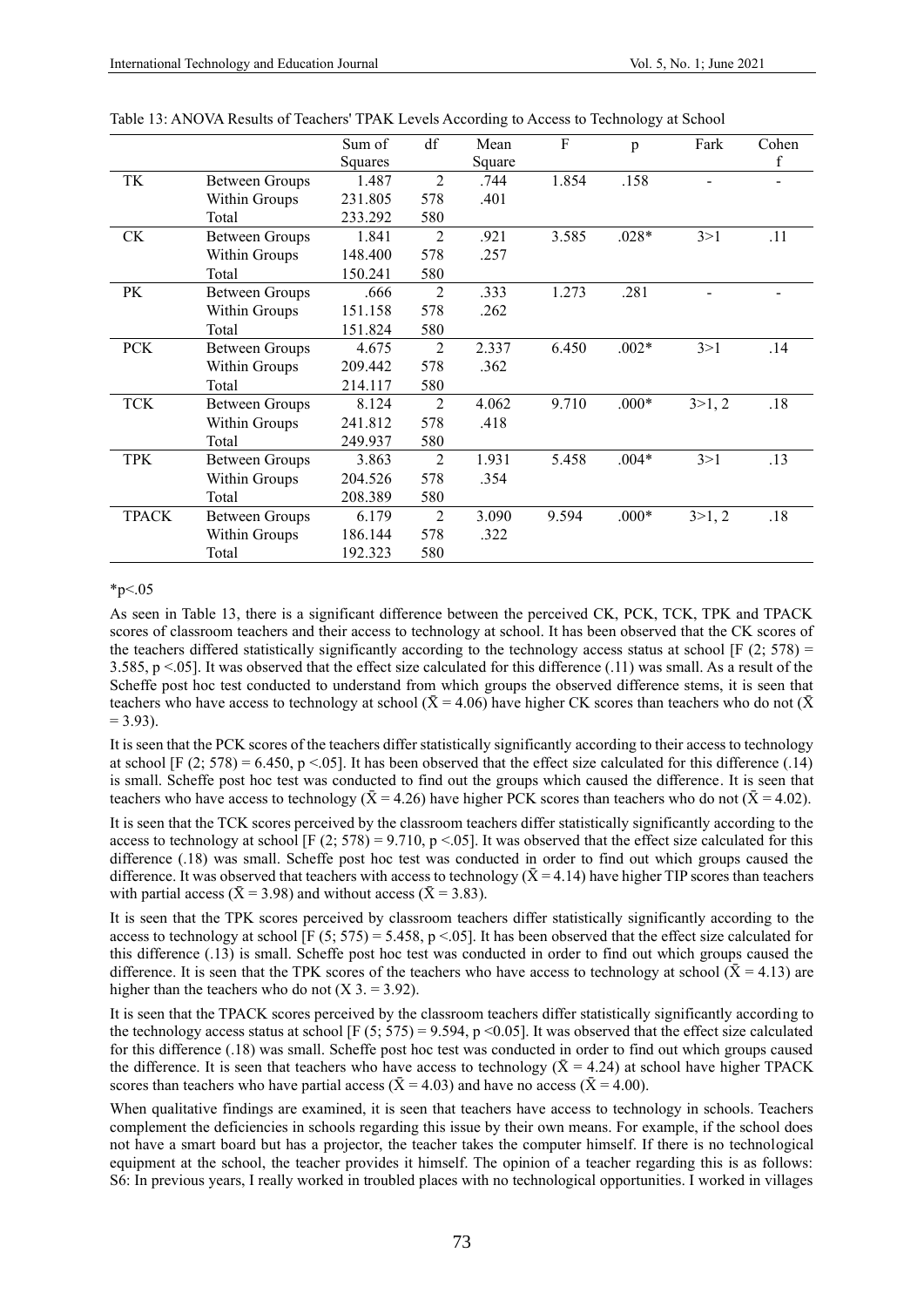where children did not even have a room of their own. Sometimes they didn't even have a bed of their own. Technology did not exist in the schools there, either. I tried to do it with my own means. I took my own computer. Eight kids in my consolidated classroom tried to do something using my computer. I had a photocopy machine, but there was no electricity in the village. We tried to solve the problem by taking photocopies from the stationery in the district center. It was really hard. But in schools located in central locations, technological infrastructure is stronger.

The lack of technological infrastructure also puts an additional workload on the teacher. The imposition of restrictions on smart boards by the management has also caused teachers to be unable to open some educational sites on the Internet. They also produced solutions to solve this problem.

T7: It is also limited in our smart board. So we can only enter EBA. I make the preparations at home and upload them to a flash drive. When I go to school, I connect the flash memory to the smart board and explain the subject from there… It is a huge problem for me. It increases my workload.

Teachers' use of technology in their classrooms varies according to the possibilities in their classrooms and schools. A teacher who has the opportunity in his class gave the following opinion:

T4: For example, while I teach face to face in the classroom, I also do live lessons (distance education) at the same time. We use smart boards and computers in the classroom. The internet is always at our fingertips. Now we have to support the information we will transfer to students with the internet. In other words, we feel inadequate when there is no internet and other technological media. These are absolutely necessary.

As the teacher stated in his opinion, technology is a great support for the teacher in the classroom. Therefore, in schools where access to technology is limited, teachers' lower technological pedagogical content knowledge is in line with qualitative data.

# **TPACK Level of Teachers According to Their Access to Technology at Home**

It was examined whether there is a difference between the teachers' access to technology at home and their TPACK levels. Descriptive statistics of TPACK levels according to the variable of access to technology at home are presented in Table 14. ANOVA results on whether there is a difference between teachers' access to technology at home and their TPAK levels are included in Table 15.

| Dimensions   | Access to<br>Technology at<br>Home | $\mathbf N$ | $\bar{\text{X}}$ | $S_{S}$ |
|--------------|------------------------------------|-------------|------------------|---------|
| TK           | No                                 | 16          | 3.48             | .35     |
|              | Partially                          | 168         | 3.69             | .65     |
|              | Yes                                | 397         | 3.84             | .62     |
| <b>CK</b>    | N <sub>0</sub>                     | 16          | 3.81             | .59     |
|              | Partially                          | 168         | 3.95             | .53     |
|              | Yes                                | 397         | 4.00             | .49     |
| PK           | N <sub>o</sub>                     | 16          | 4.23             | .64     |
|              | Partially                          | 168         | 4.37             | .53     |
|              | Yes                                | 397         | 4.39             | .49     |
| <b>PCK</b>   | N <sub>0</sub>                     | 16          | 3.98             | .77     |
|              | Partially                          | 168         | 4.08             | .65     |
|              | Yes                                | 397         | 4.18             | .57     |
| <b>TCK</b>   | N <sub>0</sub>                     | 16          | 3.73             | .86     |
|              | Partially                          | 168         | 3.87             | .67     |
|              | Yes                                | 397         | 4.06             | .63     |
| <b>TPK</b>   | No                                 | 16          | 3.76             | .67     |
|              | Partially                          | 168         | 3.90             | .60     |
|              | Yes                                | 397         | 4.08             | .58     |
| <b>TPACK</b> | No                                 | 16          | 3.84             | .73     |
|              | Partially                          | 168         | 4.00             | .59     |
|              | Yes                                | 397         | 4.14             | .55     |
|              |                                    |             |                  |         |

Table 14: Distribution of TPACK Levels of Teachers by Home Technology Access Status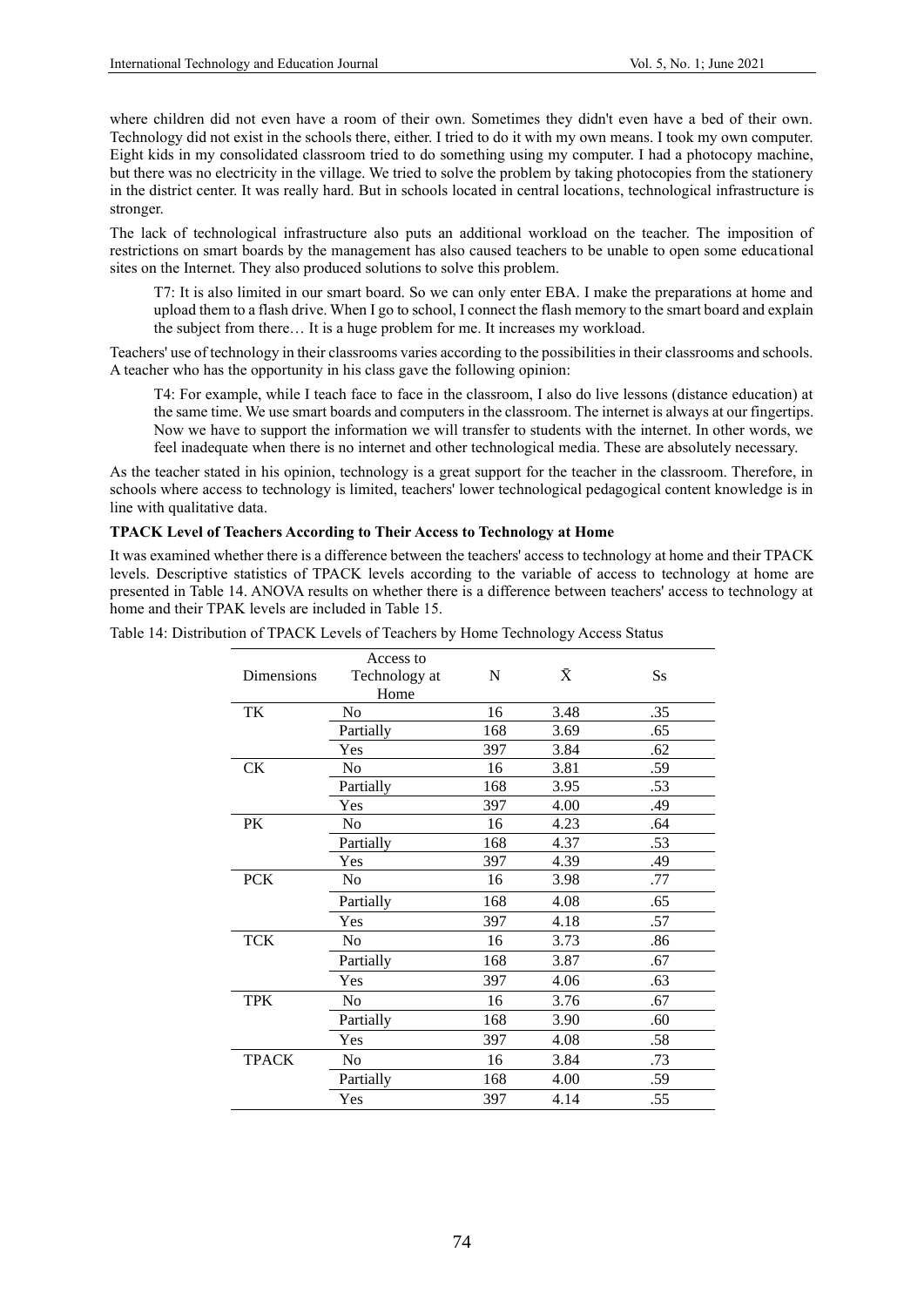|            |                       | Sum of  | df  | Mean  | $\rm F$ | p       | Differe | Cohen |
|------------|-----------------------|---------|-----|-------|---------|---------|---------|-------|
|            |                       | Squares |     | Squar |         |         | nce     | f     |
|            |                       |         |     | e     |         |         |         |       |
| TK         | <b>Between Groups</b> | 4.347   | 2   | 2.174 | 5.488   | $.004*$ | 3 > 2   | .13   |
|            | Within Groups         | 228.945 | 578 | .396  |         |         |         |       |
|            | Total                 | 233.292 | 580 |       |         |         |         |       |
| <b>CK</b>  | <b>Between Groups</b> | .843    | 2   | .422  | 1.631   | .197    |         |       |
|            | Within Groups         | 149.398 | 578 | .258  |         |         |         |       |
|            | Total                 | 150.241 | 580 |       |         |         |         |       |
| PK         | <b>Between Groups</b> | .417    | 2   | .208  | .796    | .452    |         |       |
|            | Within Groups         | 151.407 | 578 | .262  |         |         |         |       |
|            | Total                 | 151.824 | 580 |       |         |         |         |       |
| <b>PCK</b> | <b>Between Groups</b> | 1.597   | 2   | .798  | 2.171   | .115    |         |       |
|            | Within Groups         | 212.520 | 578 | .368  |         |         |         |       |
|            | Total                 | 214.117 | 580 |       |         |         |         |       |
| <b>TCK</b> | <b>Between Groups</b> | 5.551   | 2   | 2.776 | 6.565   | $.002*$ | 3 > 2   | .14   |
|            | Within Groups         | 244.385 | 578 | .423  |         |         |         |       |
|            | Total                 | 249.937 | 580 |       |         |         |         |       |
| <b>TPK</b> | <b>Between Groups</b> | 5.135   | 2   | 2.568 | 7.302   | $.001*$ | 3 > 2   | .16   |
|            | Within Groups         | 203.254 | 578 | .352  |         |         |         |       |
|            | Total                 | 208.389 | 580 |       |         |         |         |       |
| TPACK      | <b>Between Groups</b> | 3.211   | 2   | 1.605 | 4.906   | $.008*$ | 3 > 2   | .13   |
|            | Within Groups         | 189.113 | 578 | .327  |         |         |         |       |
|            | Total                 | 192.323 | 580 |       |         |         |         |       |

Table 15: ANOVA Results of Teachers' TPACK Levels According to Their Access to Technology at Home

#### $*_{p<.05}$

As seen in Table 15, there is a significant difference between the perceived TK, TCK, TPK and TPACK scores of classroom teachers and their access to technology at home. It is seen that teachers' TK scores differ statistically significantly according to their access to technology at home [F (2; 578) = 5.488, p <.05]. It has been observed that the effect size calculated for this difference (.13) is small. Scheffe post hoc test was conducted in order to find out which groups caused the difference. It is seen that teachers who have access to technology at home ( $\bar{X}$  = 3.84) have higher TK scores than teachers who have access to partially ( $\bar{X} = 3.69$ ).

It is seen that the TCK scores perceived by classroom teachers differ statistically significantly according to professional seniority  $[F (2; 578) = 6.565, p \le 0.05]$ . It has been observed that the effect size calculated for this difference (.14) is small. Scheffe post hoc test was conducted in order to find out which groups caused the difference. It is understood that teachers who have access to technology at home ( $\bar{X}$  = 4.06) have higher TCK scores than teachers who have partial access ( $\bar{X}$  = 3.87).

It is seen that TPK scores perceived by classroom teachers differ statistically significantly according to professional seniority  $[F (5; 575) = 7.302, p < .05]$ . It has been observed that the effect size calculated for this difference (.16) is small. Scheffe post hoc test was conducted in order to find out which groups caused the difference. It is seen that teachers who have access to technology at home  $(X = 4.08)$  have higher TPK scores than teachers who have partial access ( $\bar{X}$  = 3.90).

It is seen that the TPACK scores perceived by classroom teachers differ statistically significantly according to professional seniority  $[F (5; 575) = 4.906, p < .05]$ . It has been observed that the effect size calculated for this difference (.13) is small. Scheffe post hoc test was conducted in order to find out which groups caused the difference. It is seen that teachers who have access to technology at home  $(\bar{X} = 4.14)$  have higher TPACK scores than teachers who have partial access ( $\bar{X} = 4.00$ ).

According to the result obtained from the interviews with the teachers, all teachers have access to technology in their homes. However, due to some difficulties in internet infrastructure and technological equipment, there are problems in students' access to technology. There are also teachers who have access to technology but cannot reflect it in the content of their lessons. Regarding this, one teacher's opinion is as follows:

T16: Some of my friends, who could not use technology fully, bought items such as blackboards and markers at their homes and told the online lesson as if they were in the classroom. They were experiencing the difficulty of this. But the platforms I used also had a board. So I could project it on the screen and the kids were watching from there. In that sense, we were very comfortable in distance education.

As stated in the teacher's opinion, beyond access to technology, it is necessary to use it properly and reflect it to the content of the lessons. In this context, when evaluating access to technology at home, the inclusion of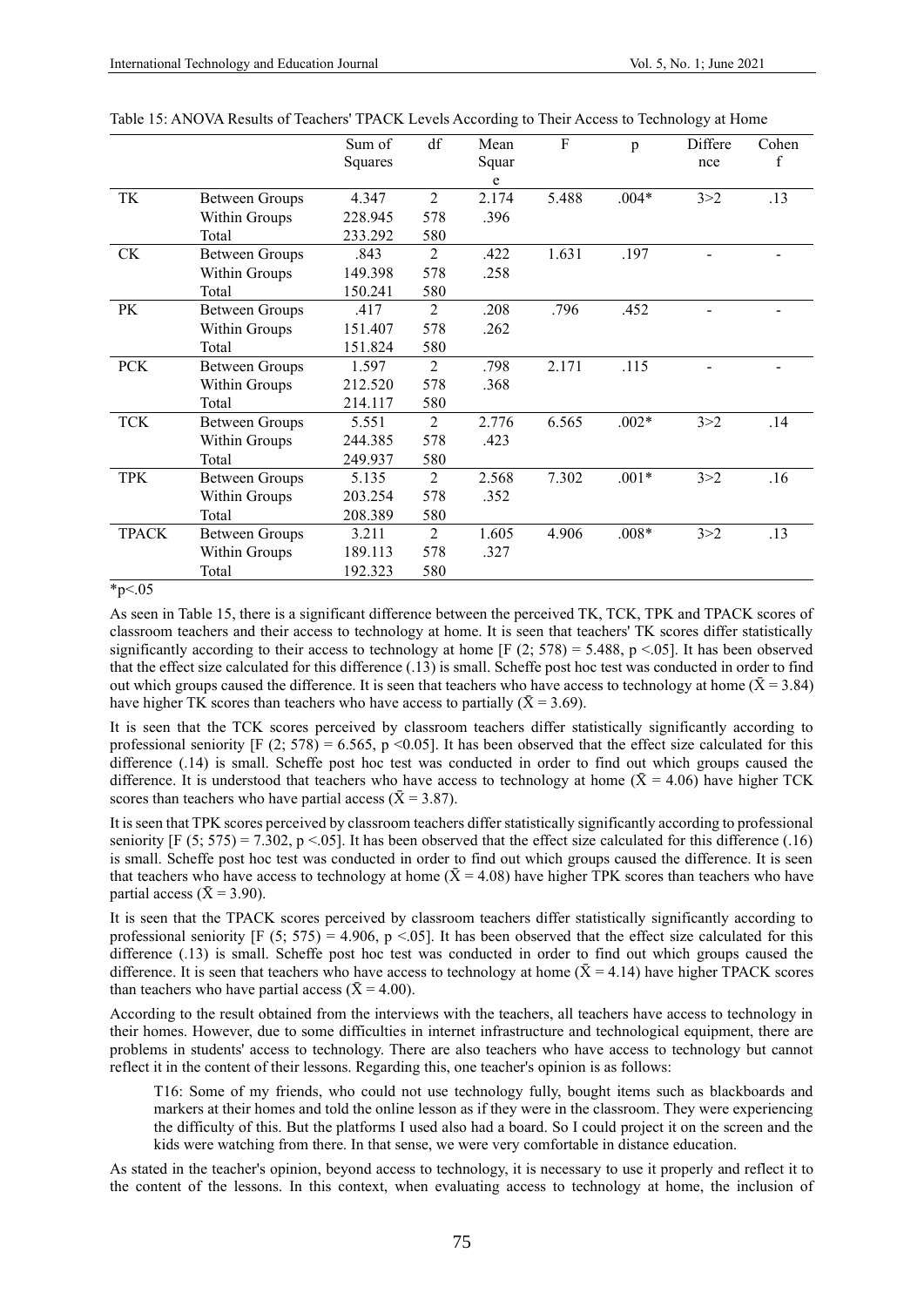technological information in the content of education should be taken into account, apart from tools such as internet and computers.

# **Teachers' TPACK Knowledge Level According to Technology Usage Levels**

Descriptive statistics of teachers' perceived TPACK levels according to technology usage level variable are presented in Table 16. ANOVA results regarding whether there is a difference between the technology usage level of teachers and their TPACK levels are given in Table 17.

| Dimensions   | Technology<br>Usage<br>Level | N   | $\bar{X}$ | <b>Ss</b> |
|--------------|------------------------------|-----|-----------|-----------|
| TK           | Not enouh                    | 6   | 3.00      | .97       |
|              | Partially enough             | 217 | 3.36      | .50       |
|              | Enough                       | 358 | 4.06      | .54       |
| CK           | Not enouh                    | 6   | 3.87      | .70       |
|              | Partially enough             | 217 | 3.80      | .49       |
|              | Enough                       | 358 | 4.09      | .48       |
| PK           | Not enouh                    | 6   | 4.52      | .34       |
|              | Partially enough             | 217 | 4.30      | .56       |
|              | Enough                       | 358 | 4.42      | .47       |
| <b>PCK</b>   | Not enouh                    | 6   | 4.79      | .40       |
|              | Partially enough             | 217 | 4.04      | .62       |
|              | Enough                       | 358 | 4.20      | .58       |
| <b>TCK</b>   | Not enouh                    | 6   | 4.62      | .37       |
|              | Partially enough             | 217 | 3.80      | .65       |
|              | Enough                       | 358 | 4.10      | .62       |
| <b>TPK</b>   | Not enouh                    | 6   | 4.03      | .55       |
|              | Partially enough             | 217 | 3.82      | .61       |
|              | Enough                       | 358 | 4.14      | .56       |
| <b>TPACK</b> | Not enouh                    | 6   | 4.18      | .66       |
|              | Partially enough             | 217 | 3.87      | .56       |
|              | Enough                       | 358 | 4.22      | .54       |

Table 16: Distribution of TPACK Levels by Teachers' Technology Usage Level

| Table 17: ANOVA Results of Teachers' TPAK Levels According to Technology Usage Level |  |  |
|--------------------------------------------------------------------------------------|--|--|
|                                                                                      |  |  |

|              |                       | Sum of  | df             | Mean   | F       | P       | Diffe   | Cohen       |
|--------------|-----------------------|---------|----------------|--------|---------|---------|---------|-------------|
|              |                       | Squares |                | Square |         |         | rence   | $\mathbf f$ |
| TK           | Between Groups        | 69.739  | 2              | 34.870 | 123.230 | $.000*$ | 3 > 2,1 | .65         |
|              | Within Groups         | 163.553 | 578            | .283   |         |         |         |             |
|              | Total                 | 233.292 | 580            |        |         |         |         |             |
| <b>CK</b>    | <b>Between Groups</b> | 11.247  | 2              | 5.624  | 23.386  | $.000*$ | 3 > 2   | .28         |
|              | Within Groups         | 138.993 | 578            | .240   |         |         |         |             |
|              | Total                 | 150.241 | 580            |        |         |         |         |             |
| PK           | <b>Between Groups</b> | 2.167   | 2              | 1.083  | 4.184   | $.016*$ | 3 > 2   | .11         |
|              | Within Groups         | 149.657 | 578            | .259   |         |         |         |             |
|              | Total                 | 151.824 | 580            |        |         |         |         |             |
| <b>PCK</b>   | <b>Between Groups</b> | 5.750   | 2              | 2.875  | 7.975   | $.000*$ | 1 > 2   | .16         |
|              | Within Groups         | 208.367 | 578            | .360   |         |         | 3 > 2   |             |
|              | Total                 | 214.117 | 580            |        |         |         |         |             |
| <b>TCK</b>   | Between Groups        | 14.271  | 2              | 7.135  | 17.501  | $.000*$ | 1 > 2   | .24         |
|              | Within Groups         | 235.666 | 578            | .408   |         |         | 3 > 2   |             |
|              | Total                 | 249.937 | 580            |        |         |         |         |             |
| <b>TPK</b>   | Between Groups        | 13.962  | 2              | 6.981  | 20.753  | $.000*$ | 3 > 2   | .26         |
|              | Within Groups         | 194.427 | 578            | .336   |         |         |         |             |
|              | Total                 | 208.389 | 580            |        |         |         |         |             |
| <b>TPACK</b> | <b>Between Groups</b> | 16.242  | $\overline{2}$ | 8.121  | 26.658  | $.000*$ | 3 > 2   | .30         |
|              | Within Groups         | 176.081 | 578            | .305   |         |         |         |             |
|              | Total                 | 192.323 | 580            |        |         |         |         |             |

 $*_{p<.05}$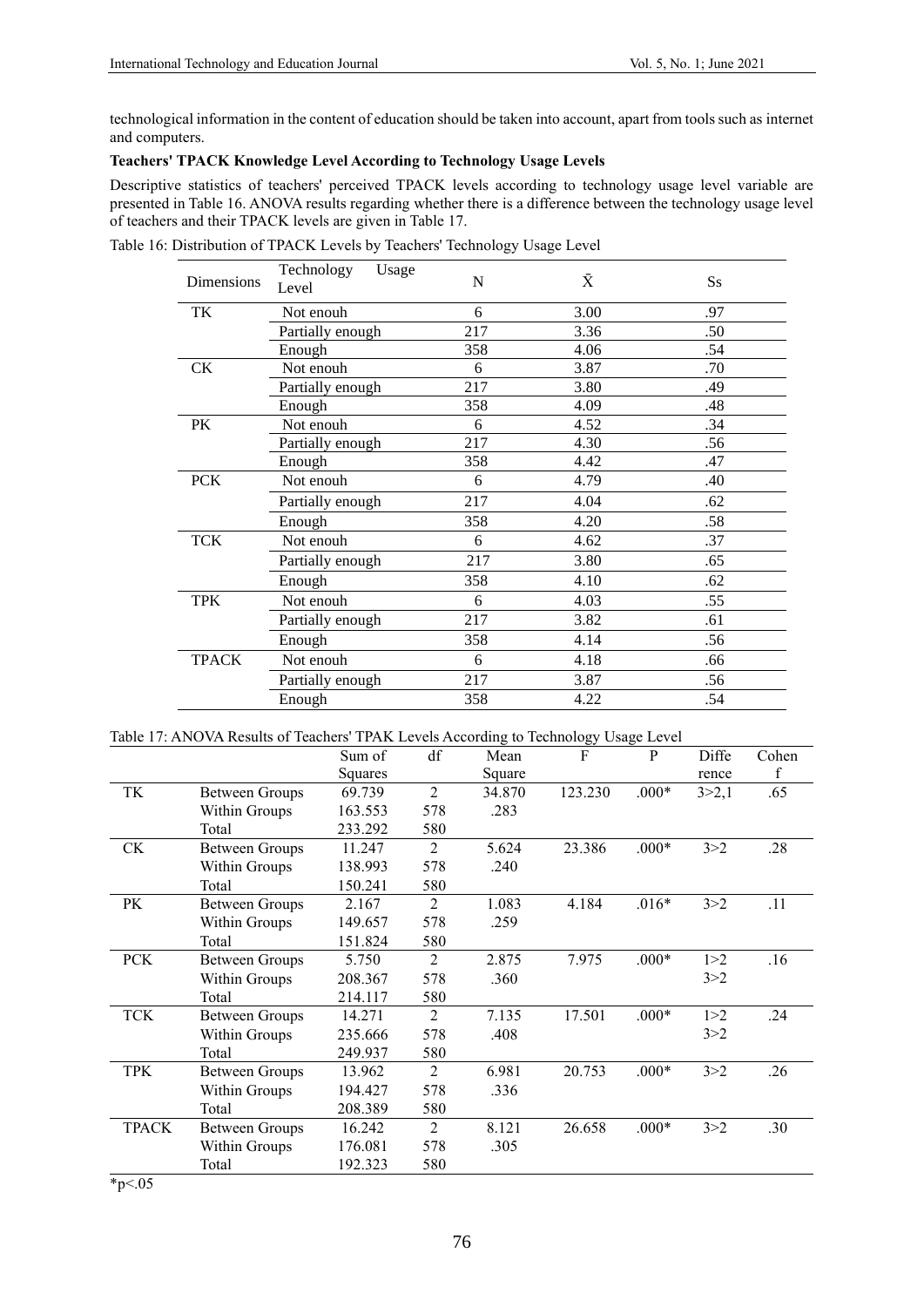As seen in Table 17, there is a significant difference between the subscale scores perceived by classroom teachers and the level of technology usage. It is seen that teachers' TK scores differ in a statistically significant level according to their level of technology use  $[F (2; 578) = 123.230, p < .05]$ . It has been observed that the effect size calculated for this difference (.65) is large. Scheffe post hoc test was conducted to find out from which groups this difference originated. It is seen that teachers with sufficient level of technology use ( $\bar{X}$  = 4.06) have higher TK scores than teachers who are partially sufficient ( $\bar{X} = 3.36$ ) and insufficient ( $\bar{X} = 3.00$ ).

It is seen that the perceived CK scores of classroom teachers differ statistically significantly according to the level of technology use  $[F (2; 578) = 23.386, p < .05]$ . It has been observed that the effect size calculated for this difference (.28) is medium. Scheffe post hoc test was conducted to find out which groups caused the difference. Accordingly, teachers with sufficient technology usage level  $({\bar X} = 4.09)$  have higher CK scores than teachers who are partially sufficient ( $\bar{X} = 3.80$ ).

It is seen that the PK scores perceived by the classroom teachers differ in a statistically significant level according to the level of technology use  $[F (2, 578) = 4.184, p < .05]$ . It was observed that the effect size calculated for this difference (.11) was small. Scheffe post hoc test was conducted to find out which groups caused the difference. It is understood that teachers with sufficient level of technology use  $({\bar X} = 4.42)$  have higher PK scores than teachers who are partially sufficient ( $\bar{X}$  = 4.30).

It is seen that PCK scores perceived by classroom teachers differ statistically significantly according to the level of technology use  $[F (2; 578) = 7.975, p < .05]$ . It has been observed that the effect size calculated for this difference (.16) is small. Scheffe post hoc test was conducted to find out which groups caused the difference. It is seen that teachers with insufficient technology usage level ( $\bar{X}$  = 4.79) have higher PCK scores compared to teachers who are partially sufficient ( $\bar{X} = 4.04$ ). Likewise, it is seen that teachers with sufficient technology usage level ( $\bar{X} =$ 4.20) have higher PCK scores than teachers who are partially sufficient ( $\bar{X}$  = 4.04).

It is seen that the TCK scores perceived by the classroom teachers differ in a statistically significant level according to the level of technology use  $[F (2; 578) = 17.501, p < .05]$ . It was observed that the effect size calculated for this difference (.24) was small. Scheffe post hoc test was conducted to find out which groups caused the difference. It is seen that teachers with insufficient level of technology use ( $\bar{X}$  = 4.62) have higher TCK scores than teachers who are partially sufficient ( $\bar{X} = 3.8099$ ). Similarly, it is seen that teachers with sufficient technology usage level  $(\bar{X} = 4.10)$  have higher TCK scores than teachers who are partially sufficient  $(\bar{X} = 3.80)$ .

It is seen that the TPK scores perceived by classroom teachers differ in a statistically significant level according to the level of technology use  $[F (2; 578) = 20.753, p < .05]$ . It has been observed that the effect size calculated for this difference (.26) is medium. Scheffe post hoc test was conducted to find out which groups caused the difference. It is seen that teachers with sufficient level of technology use  $({\bar X} = 4.14)$  have higher TPK scores than teachers who are partially sufficient ( $\bar{X}$  = 3.82).

It is seen that the TPACK scores perceived by the classroom teachers differ in a statistically significant level according to the level of technology use [F  $(2, 578) = 26.658$ , p < 05]. It was observed that the effect size calculated for this difference (.30) was medium. Scheffe post hoc test was conducted to find out which groups caused the difference. It is observed that teachers with sufficient level of technology use  $(X = 4.22)$  have higher TPACK scores than teachers who are partially sufficient ( $\bar{X} = 3.87$ ).

In the interviews, 11 teachers stated that they see themselves partially competent in using technology, while 7 teachers stated that they see themselves competent. The teachers who said that they were partially sufficient also stated that they adapted to technology, but emphasized that they had a lot to learn. Teachers' views on this subject are as follows:

T2: I definitely do not see myself competent in using technology or other issues. One must always be a researcher. Because every day a new application or software comes into our lives… I make an effort to learn as much as I can. I am doing research on this subject. I am doing research on how I can teach more efficiently or use technology more efficiently in my social life.

T5: Actually, I was not a very adequate person. But I attended some courses and received some training. After those trainings, I am still not at a very adequate level but I am at an average level. I did not know how to use some educational sites or some web 2 tools. I didn't know how to use them. I learned as a result of these trainings. I mean, I'm not very good, but I'm an average individual.

Teachers who consider themselves competent stated that they learn technology easily and are very interested in technology. Teachers' views on this are as follows:

T3: Since I have been interested in these technological devices since childhood, I think I can use them at a very good level. So, I have an accumulation of knowledge from the past. We have been using the computer for many years. So I see the benefit of this in our lessons, too.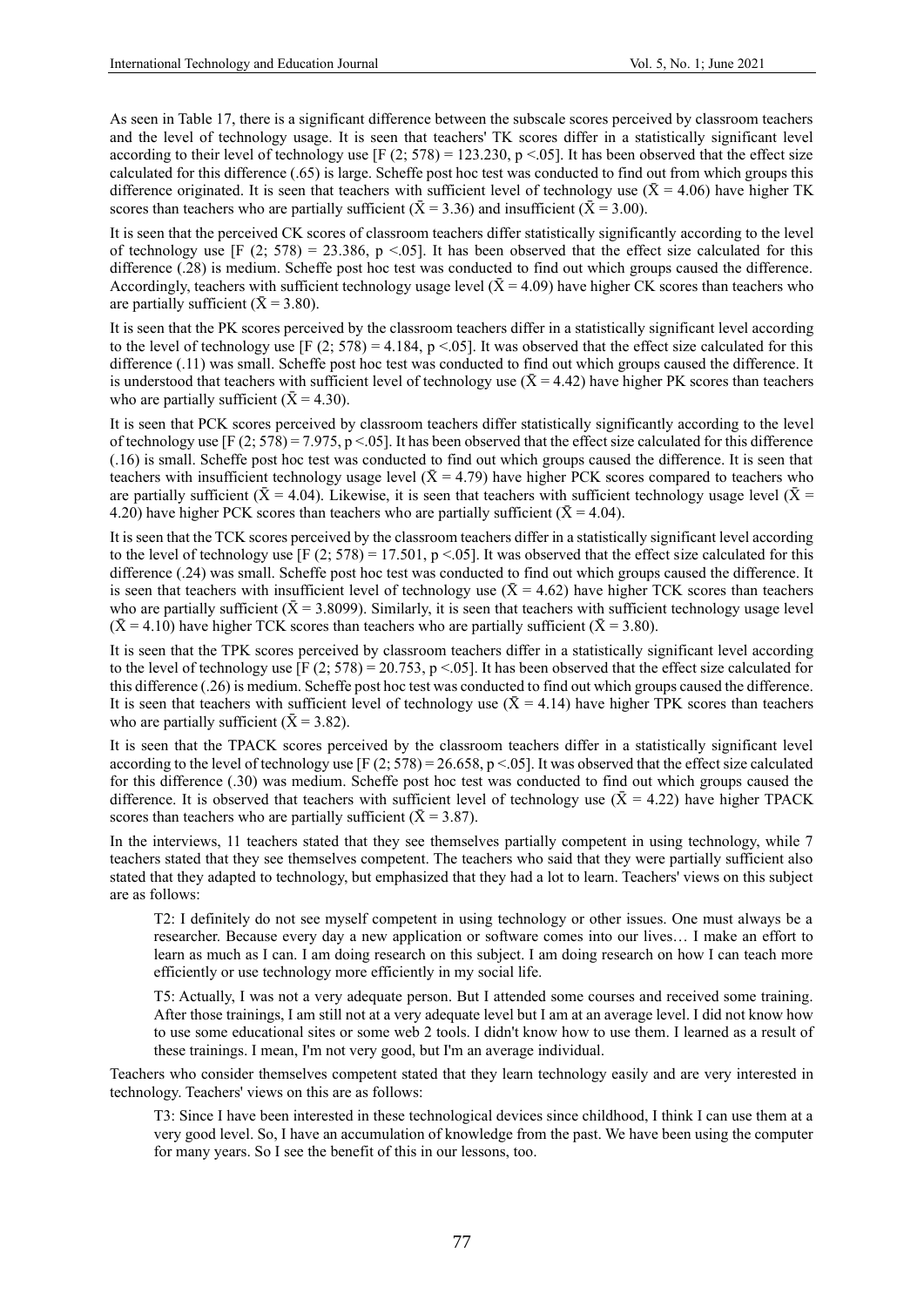T15: We are currently using technology more actively. I received various training on this. I think I am proficient.

T17: I think I use technology well. I think I use Web 2 tools well. The most important reason for this was that I took part in e-Twinning projects. I started e-Twinning projects with zero knowledge. I learned it myself by watching it on YouTube, tampering with Web 2 tools, and uploading and deleting it on the phone. It is not something that cannot be learned.

It is observed that teachers generally try to keep up with technology and make use of technological tools and programs. In order to adapt, they are constantly trying to improve themselves. In this context, it is also an indication that teachers who see themselves as sufficient in their technological pedagogical content knowledge level have higher technological awareness than teachers who consider themselves partially competent. This awareness also helps teachers to improve themselves.

# **TPACK Level of Teachers According to In-Service Training in Technology Field**

It was investigated whether there is a difference between teachers' in-service training in the field of technology and their TPACK levels. The data obtained as a result of the test are included in Table 18.

| <b>Dimensions</b> | In-service<br>Training | N   | $\bar{X}$ | $S_{S}$ | t        | df  | p       | Cohen d |
|-------------------|------------------------|-----|-----------|---------|----------|-----|---------|---------|
| TK                | No                     | 271 | 3.66      | .62     |          | 579 | $.000*$ | .37     |
|                   | Yes                    | 310 | 3.90      | .61     | .4.535   |     |         |         |
| <b>CK</b>         | No                     | 271 | 3.88      | .48     | $-4.555$ | 579 | $.000*$ | .37     |
|                   | Yes                    | 310 | 4.07      | .51     |          |     |         |         |
| PK                | No                     | 271 | 4.33      | .49     | $-1.970$ | 579 | $.049*$ | .16     |
|                   | Yes                    | 310 | 4.42      | .52     |          |     |         |         |
| <b>PCK</b>        | No                     | 271 | 4.05      | .58     | $-3.820$ | 579 | $.000*$ | .31     |
|                   | Yes                    | 310 | 4.24      | .61     |          |     |         |         |
| <b>TCK</b>        | No                     | 271 | 3.87      | .64     | $-.633$  | 579 | $.000*$ | .36     |
|                   | Yes                    | 310 | 4.11      | .64     |          |     |         |         |
| <b>TPK</b>        | N <sub>o</sub>         | 271 | 3.92      | .61     | $-3.856$ | 579 | $.000*$ | .32     |
|                   | Yes                    | 310 | 4.11      | .57     |          |     |         |         |
| <b>TPACK</b>      | N <sub>o</sub>         | 271 | 3.98      | .57     | $-4.246$ | 579 | $.000*$ | .36     |
|                   | Yes                    | 310 | 4.19      | .56     |          |     |         |         |

Table 18: T-test analysis results of teachers' TPACK scores according to their in-service training status

# $*_{p<.05}$

When the data in Table 18 are examined, it is seen that the scores of the classroom teachers from the TPACK subscales differ statistically significantly according to the in-service education variable  $(p < .05)$ . Teachers' scores from the scales of TK [t (579) = - 4.535, p < 05], CK [t (579) = - 4.555, p < 05], PK [t (579) = - 1.970, p < 05], PCK  $[t (579) = -3.820, p < .05]$ , TCK  $[t (579) = -.633, p < .05]$ , TPK  $[t (579) = -3.856, p < .05]$  and TPACK  $[t (579) = -.05]$  $(579) = -4.246$ , p <0.05] differ statistically significantly from the in-service education they received in the field of technology.

When the averages  $(\bar{x})$  are compared, it is seen that teachers who receive in-service training have higher levels of knowledge than those who do not receive in-service training. In order to determine the effect of the in-service training variable on TPACK, Cohen's d value was calculated. These values are (.37) for the TK subscale,(.37) for the CK subscale, (.31) for the PCK subscale, (.36) for the TCK subscale, (.32) for TPK subscale, and (.36) for the TPACK subscale. Accordingly, it can be said that the variable of receiving in-service training in technology field has a "small" effect size on TPACK. It is also observed that Cohen's d (.16) value has a smaller effect size only for the PK subscale.

As a result of the interviews with the teachers, it was understood that they had not previously received in-service training for technology. However, especially with the pandemic, teachers realized the importance of technology more and received technology-oriented training to be more active in their lessons. In addition, there are teachers who develop themselves in web 2 tools by participating in educational projects. Teachers' views on these issues are as follows:

T15: I received the distance education prepared by the National Education…. I participated actively. Here I received 15-16 trainings. I received in-service training to improve myself and use technology more actively.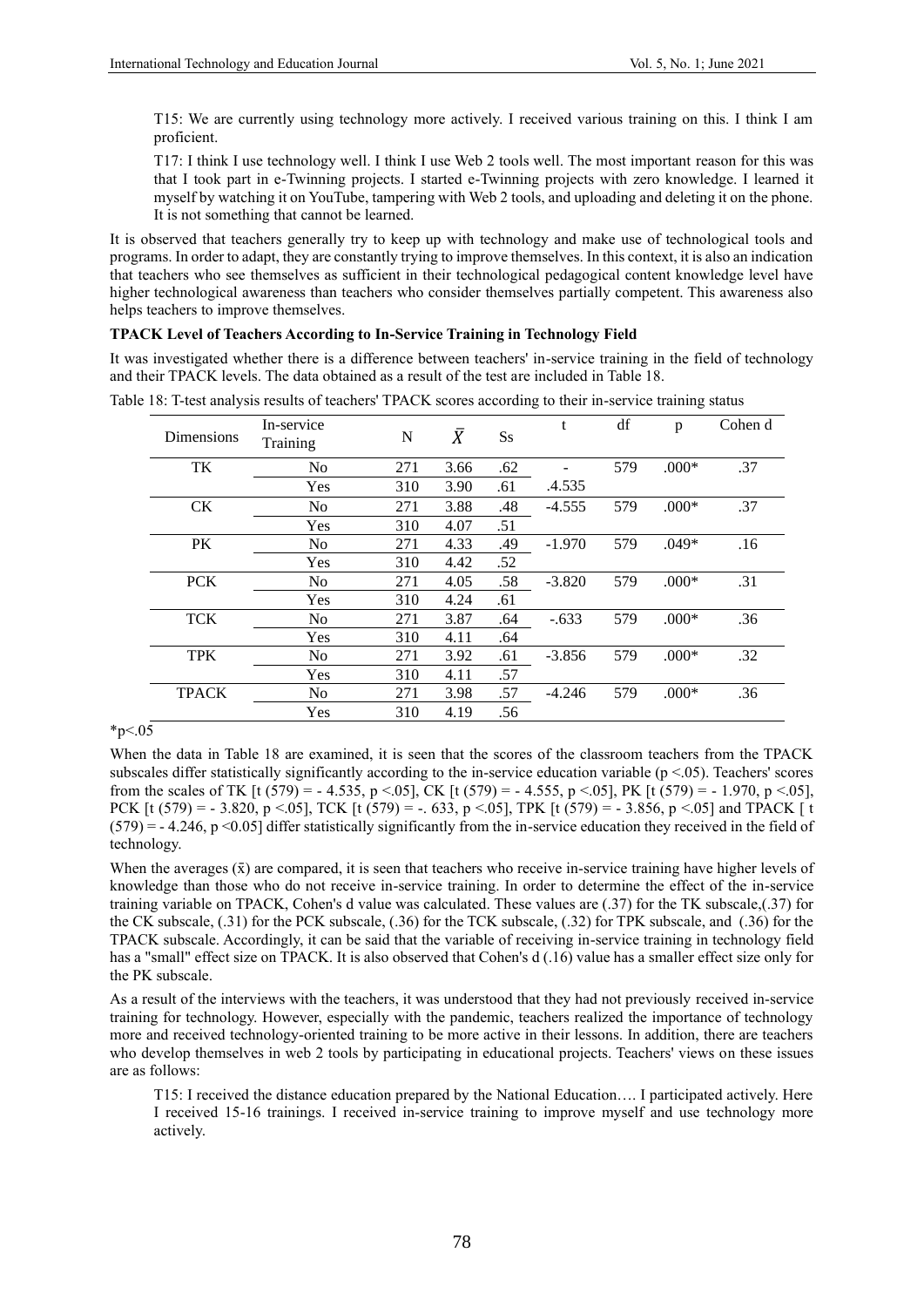T5: But I attended some courses and received some trainings. After those e-trainings, again I'm not at a very competent level, but at an average level right now. I didn't know how to use some educational sites or some web 2 tools. I didn't know how to use them. I learned as a result of these trainings.

T18: Frankly, I did not know much about Web 2 tools in the previous years. For the last two years, I started to learn, especially thanks to eTwinning projects. In the previous years, I was using classical tools such as presentation. I have been trying to improve myself for the last two years.

It is observed that teachers receive training in order to improve themselves, even if there is no in-service training. These trainings contribute to teachers' use of different technological tools. In this context, the change in technological pedagogical content knowledge resulting from the evaluation of quantitative data depending on inservice training is confirmed by qualitative data.

# **CONCLUSION AND DISCUSSION**

In this study, the technological pedagogical content knowledge of classroom teachers was examined. It is seen that teachers' TPACK levels are at the level of "totally agree" in pedagogical knowledge dimension and "agree" level in other dimensions. In studies conducted with teachers and teacher candidates to examine TPACK levels (Açıkgül & Aslaner, 2015; Bal & Karademir, 2013; Kabakçı Yurdakul, 2011; Sancar Tokmak et al., 2013; Sezer, 2015; Şad et al.2015; Yavuz Konokman et al., 2013), the result was found to be high levels of TPACK. This coincides with the result of our research. In the study of Sağlam Kaya (2019), it was concluded that the TPACK scores of prospective teachers were at medium and high levels, varying according to the department they studied. In the research of Bal and Karademir (2013), it was stated that teachers see themselves as less competent at the technological knowledge level, and high enough in other subscales.

Looking at the gender variable, it is seen that the levels of male teachers are higher than female teachers in TPK and TPACK subscales. Akkoyunlu and Orhan (2003) found that men have higher skills than women in terms of high level computer skills. Çoklar (2014) stated that in the TPACK specialization factor, the competencies of male teacher candidates are higher than that of women. Öztürk (2013), in his research examining the TPACK level of pre-service teachers, concluded that male teacher candidates are at a higher level than female teacher candidates in pedagogical knowledge levels. Similar to this study, in the study conducted by Erdoğan and Şahin (2010), it was observed that the TPACK levels of male teacher candidates were higher than that of women. As seen in the studies, in some sub-dimensions of the TPACK scale, men have higher levels of knowledge than women. There are also studies that reach the opposite results of this research. Altun (2018) emphasized that in certain dimensions of TPACK, female classroom teachers got higher scores than male classroom teachers. It is stated that female teachers are at a higher level in content and pedagogical knowledge dimensions. In the study conducted by Akyıldız and Altun (2018) with prospective classroom teachers, it was determined that female teacher candidates obtained better scores than male pre-service teachers in the pedagogy knowledge, pedagogical content knowledge, technological pedagogical knowledge and technological pedagogical content knowledge dimensions of the TPACK scale. There are also studies in which the researchers found no significant differences between genders (Gömleksiz & Fidan, 2011; Sancak Tokmak et. al., 2013; Şad et al., 2015; Ünal, 2013; Yavuz Konokman et al., 2013).

According to the results of the study, there was no significant difference in TPACK levels, except for the TPN subscale, in their graduation status. In addition, it was concluded that the TPACK levels of teachers who received in-service training were higher than those who did not receive in-service training. Teachers with sufficient technological infrastructure at home and at school have a higher level in some sub-scales than teachers with partially sufficient infrastructure. Likewise, teachers who consider themselves competent in using technology have higher TPACK levels than teachers who see themselves as partially competent.

Teachers use technology in their lessons for the purposes such as drawing attention, learning with fun, evaluating and concretizing the subjects. These technologies are brought into their classes by means of watching videos, making events and playing games. Classroom teachers use technology in their lessons and in student-parent communication through educational sites, web 2 tools and different technological tools. Teachers use technology in many lessons such as science, life science and music, especially in Turkish and mathematics. In the study conducted by Doğru and Aydın (2018) with geography teachers, it was understood that most of the teachers used technology-based teaching using smart boards, projectors and computers in their lessons. Teachers use technology in their lessons in order to make the subjects more concrete. Thus, they think that the lessons become more interesting and students understand the subjects better. In Şahin's (2019) study, similar to the results of the study, it was observed that teachers mostly used computers, printing devices, portable memory and internet technologies. It was emphasized that they mostly use information technologies for the purpose of increasing the learning level and retention, using rich content in lessons, attracting students' attention, motivation and making lessons fun.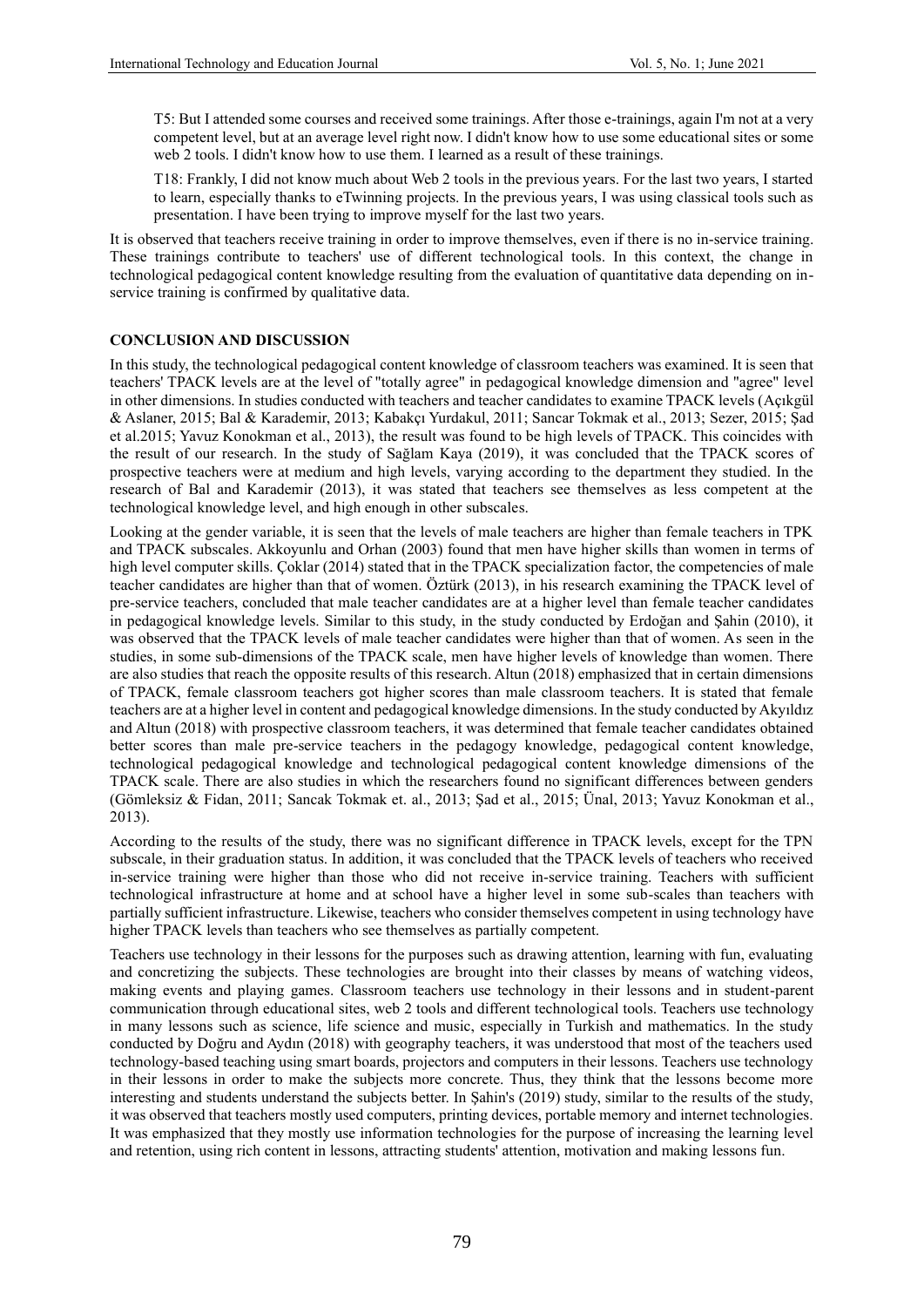Within the scope of the results obtained in line with the data obtained from the teachers' TPACK scale and semistructured interviews, the following suggestions can be made:

 • The fact that teachers with a seniority of 1-5 years have a lower level in some sub-scales compared to the more senior ones has revealed the necessity to attach importance to pre-service trainings. In this context, classroom teaching undergraduate programs can be reviewed and courses for reflecting technological information to educational environments can be added.

 • The higher level of knowledge of teachers who receive in-service training compared to those who do not indicate the importance of teachers' in-service training. In this context, in-service training can be given to teachers to increase both their technological knowledge and their technological pedagogical knowledge.

 • Teachers' access to technology in home and school environments can be made more effective. Switching to distance education during the epidemic increases teachers' need for technology in their homes. Equipment and infrastructure deficiencies in schools should also be eliminated. Necessary arrangements can be made for teachers to use technology more effectively in their lessons.

#### **REFERENCES**

- Açıkgül, K., & Aslaner, R. (2015). İlköğretim matematik öğretmen adaylarının TPAB güven algılarının incelenmesi. *Erzincan Üniversitesi Eğitim Fakültesi Dergisi,* 17(1), 118-152.
- Akkoç, H., & Yelişdere İmre, S. (2015). *Teknolojik pedagojik bilgisi temelli olasılık ve istatistik öğretimi.* Pegem Akademi Publishing.
- Akkoyunlu, B., & Orhan, F. (2003). Bilgisayar ve öğretim teknolojileri eğitimi (BÖTE) bölümü öğrencilerinin bilgisayar kullanma öz yeterlik inancı ile demografik özellikleri arasındaki ilişki. *The Turkish Online Journal of Educational Technology – TOJET,* 2(3), 86-93.
- Altun, T. (2013). Examination of classroom teachers' technological pedagogical and content knowledge on the basis of their demographic profiles. *Croatian Journal of Education,* 15(2), 365-397.
- Altun, T., &Akyıldız, S. (2018). Sınıf öğretmeni adaylarının teknolojik pedagojik alan bilgilerinin (TPAB) bazı değişkenlere göre incelenmesi. *Trakya Üniversitesi Eğitim Fakültesi Dergisi*, 8(2), 318-333. [http://dx.doi.org/10.24315/trkefd.322749.](http://dx.doi.org/10.24315/trkefd.322749)
- Atalay, N., & Anagün, Ş. S. (2014). Kırsal alanlarda görev yapan sınıf öğretmenlerinin bilgi ve iletişim teknolojilerinin kullanımına ilişkin görüşleri. *Journal of Qualitative Research in Education,* 2(3), 9-27. [http://dx.doi.org/10.14689/issn.2148-2624.1.2c3s1m.](http://dx.doi.org/10.14689/issn.2148-2624.1.2c3s1m)
- Bal, M. S., & Karademir, N. (2013, July). Sosyal bilgiler öğretmenlerinin teknolojik pedagojik alan bilgisi (TPAB) konusunda öz-değerlendirme seviyelerinin belirlenmesi. *Pamukkale Üniversitesi Eğitim Fakültesi Dergisi,*  (34), 15-32.
- Chai, C. S., Koh, J. H. L., & Tsai, C. C. (2013). A Review of technological pedagogical content knowledge. *Educational Technology & Society,* 16(2), 31-51.
- Cohen, J. (1988). *Statistical power analysis for the behavioral sciences* (2nd ed.). Erlbaum.
- Cox, S., & Graham, C.R. (2009). Diagramming TPACK in practice: Using an elaborated model of the TPACK framework to analyze and depict teacher knowledge. *Tech Trends,* 53(5), 60-69
- Creswell, J. W. (2021). Karma yöntem araştırmalarına giriş (3rd ed.) (Trans. S. Çelik). In M. Sözbilir (Ed). *Karma yöntem araştırmalarının temel özellikleri* (pp. 1-10). Pegem Akademi Publishing.
- Creswell, J. W., & Plano Clark, V. (2020). Karma yöntem araştırmaları tasarımı ve yürütülmesi (Trans. M.S. Köksal). In Y. Dede & S. B. Demir (Ed.) *Karma yöntem desenlerine örnekler* (pp. 119-156).
- Çoklar, A. N. (2014). Sınıf öğretmenliği öğretmen adaylarının teknolojik pedagojik içerik bilgisi yeterliklerinin cinsiyet ve BİT kullanım aşamaları bağlamında incelenmesi. *Eğitim ve Bilim*, 39(175), 319-330.
- Doğru, E., & Aydın, F. (2018). Coğrafya öğretmenlerinin teknolojik pedagojik alan bilgisi (TPAB) hakkındaki düşünceleri ve bunu kullanma durumları. *Eğitim Kuram ve Uygulama Araştırmaları Dergisi,* 4(2), 88-100.
- Ekiz Kıran, B., & Öztay, E. S. (2019). Pedagojik alan bilgisinin kaynakları geliştirilmesi. In Ş. Uluçınar Sağır (Ed.). *Teoriden uygulamaya pedagojik alan bilgisi* (pp. 48-69). Pegem Akademi Publishing.
- Erdoğan, A., & Sahin, I. (2010). Relationship between math teacher candidates' technological pedagogical and content knowledge (TPACK) and achievement levels. *Procedia Social and Behavioral Sciences,* 2(2), 2707-2711.
- George, D., & Mallery, M. (2012). *IBM SPSS statistics 19 step by step: a simple guide and reference* (13<sup>th</sup> ed.) Pearson.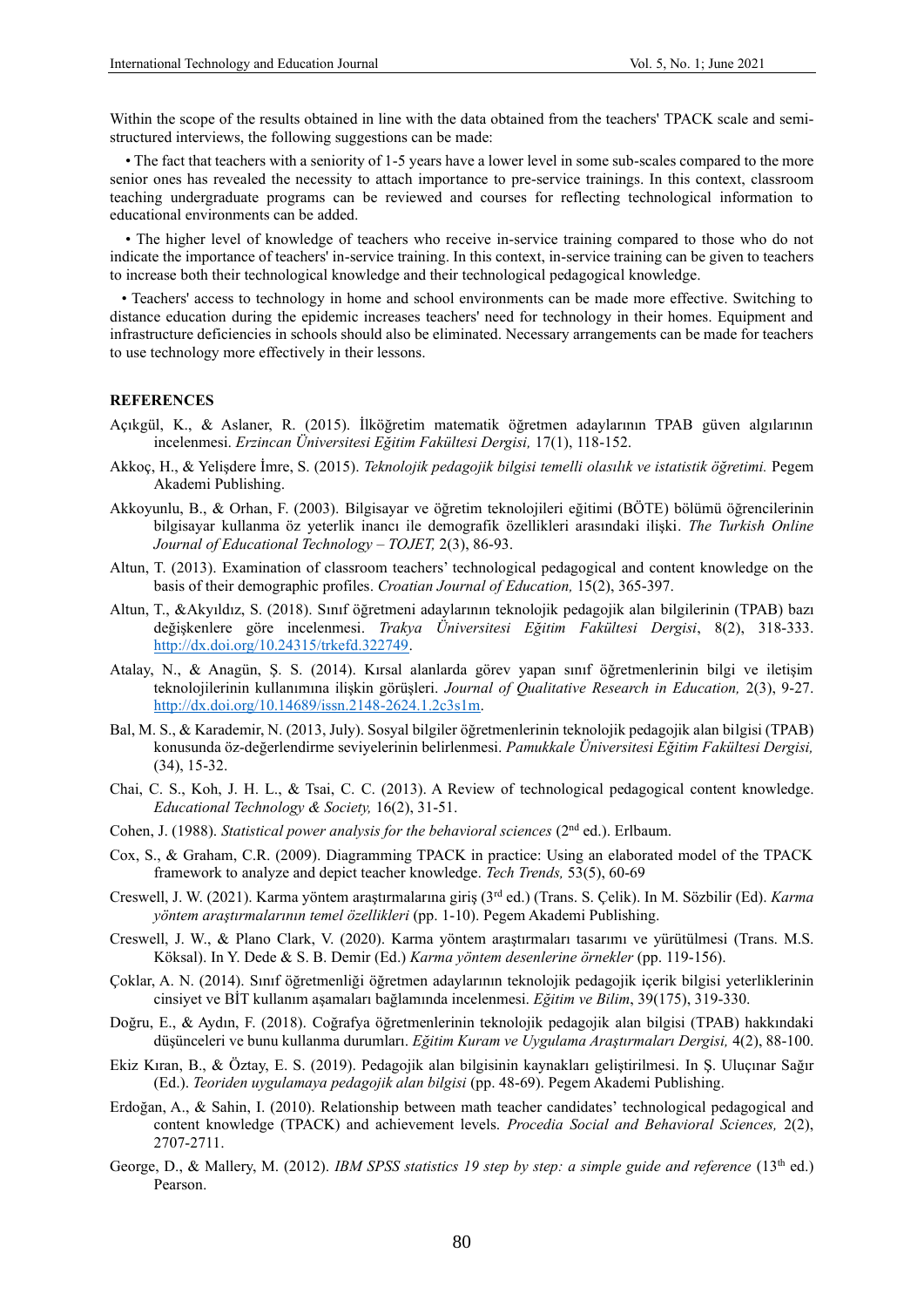- Gömleksiz, M. N., & Fidan, E. K. (2011). Pedagojik formasyon programı öğrencilerinin web pedagojik içerik bilgisine ilişkin öz-yeterlilik algı düzeyleri. *Turkish Studies International Periodical for the Languages, Literature and History of Turkish or Turkic,* 6(4), 593-620.
- Hew, K., & Brush, T. (2007). Integrating technology into K-12 teaching and learning: Current knowledge gaps and recommendations for future research. *Educational Technology Research and Development*, 55(3), 223-252.
- Jang, S., & Tsai, M. (2012). Exploring the tpack of Taiwanese elementary mathematics and science teachers with respect to use of interactive whiteboards. *Computers & Education,* 59(2), 327–338.
- Kabakçı Yurdakul, I. (2011). Öğretmen adaylarının teknopedagojik eğitim yeterliklerinin bilgi ve iletişim teknolojilerini kullanımları açısından incelenmesi. *Hacettepe Üniversitesi Eğitim Fakültesi Dergisi,* 40, 397-408.
- Koehler, M. J., & Mishra, P. (2005). What happens when teachers design educational technology? The development of technological pedagogical content knowledge. *Journal of Educational Computing Research*, 32(2), 131-152.
- Koehler, M.J., & Mishra, P. (2008). Introducing TPCK. In AACTE Committee on Innovation and Technology (Ed.), *The handbook of technological pedagogical content knowledge (TPCK) for educators* (pp. 3-29). Routledge
- Koehler, M. J., & Mishra, P. (2009). What Is technological pedagogical content knowledge? *Contemporary Issues in Technology and Teacher Education,* 9(1), 60-70.
- Koehler, M.J., Mishra, P., & Yahya, K. (2007). Tracing the development of teacher knowledge in a design seminar: Integrating content, pedagogy and technology. *Computers & Education,* 49(3), 740-762. [http://dx.doi.org/10.1016/j.compedu.2005.11.012.](http://dx.doi.org/10.1016/j.compedu.2005.11.012)
- Magnusson, S., Krajcik, J., & Borko, H. 1999. Nature, sources and development of pedagogical content knowledge for science teaching. In J. Gess-Newsome & N. G. Lederman (Eds.) *Examining pedagogical content knowledge* (pp. 95-132), The Netherlands: Kluwer Academic Publishers. .
- MEB (2017). *Öğretmenlik mesleği genel yeterlikleri*. Öğretmen Yetiştirme ve Geliştirme Genel Müdürlüğü.
- MEB (2019). *Türkçe dersi öğretim programı (ilkokul ve ortaokul 1, 2, 3, 4, 5, 6, 7 ve 8. sınıflar).* Millî Eğitim Bakanlığı.
- Miles, M. B., & Huberman, A. M. (1994). *Qualitative data analysis: An expanded sourcebook.* (2<sup>nd</sup> Ed.). SAGE Publications.
- Mishra, P., & Koehler, M. J. (2005). Teachers learning technology by design. *Journal of Computing in Teacher Education,* 21(3), 94-102.
- Mishra, P., & Koehler, M. J. (2006). Technological pedagogical content knowledge: A framework for teacher knowledge. *Teachers College Record,* 108(6), 1017-1054.
- Öztürk, E. (2013). Sınıf öğretmeni adaylarının teknolojik pedagojik alan bilgilerinin bazı değişkenler açısından değerlendirilmesi. *Uşak Üniversitesi Sosyal Bilimler Dergisi,* 6(2), 223-228.
- Öztürk, E., & Horzum, M. B. (2011, August). Teknolojik pedagojik içerik bilgisi ölçeğinin Türkçeye uyarlanması. *Ahi Evran Üniversitesi Eğitim Fakültesi Dergisi,* 12(3), 255-278.
- Sağlam-Kaya, Y. (2019). Öğretmen Adaylarının Teknopedagojik Eğitim Yeterlikleri Ve Öğretmen Öz Yeterliklerinin Çeşitli Değişkenler Bağlamında İncelenmesi. Kuramsal Eğitimbilim Dergisi, 12(1), 185- 204, [http://dx.doi.org/10.30831/akukeg.420909.](http://dx.doi.org/10.30831/akukeg.420909)
- Sancak-Tokmak, H., Yavuz Konokman, G., & Yanpar Yelken, T. (2013, April). Mersin Üniversitesi okul öncesi öğretmen adaylarının teknolojik pedagojik alan bilgisi (TPAB) özgüven algılarının incelenmesi. *Ahi Evran Üniversitesi Kırşehir Eğitim Fakültesi Dergisi (KEFAD),* 14(1), 35-51.
- Sezer, B. (2015). Examining technopedagogical knowledge competencies of teachers in terms of some variables. *Procedia - Social and Behavioral Sciences,* (174), 208-215.
- Shulman, L. (1986). Those who understand: Knowledge growth in teaching. *Educational Researcher,* 15(2), 4-14.
- So, H.J, & Kim, B. (2009). Learning about problem based learning: Student teachers integrating technology and content knowledge. *Australasian Journal of Educational Technology,* 25(1), 101-116.
- Şad. S. N., Açıkgül, K., & Delican, K. (2015, April). Senior pre-service teachers' senses of efficacy on their technoloical pedagogical content knowledge (TPACK). *Journal of Theoretical Educational Science,* 8(2), 204-235.